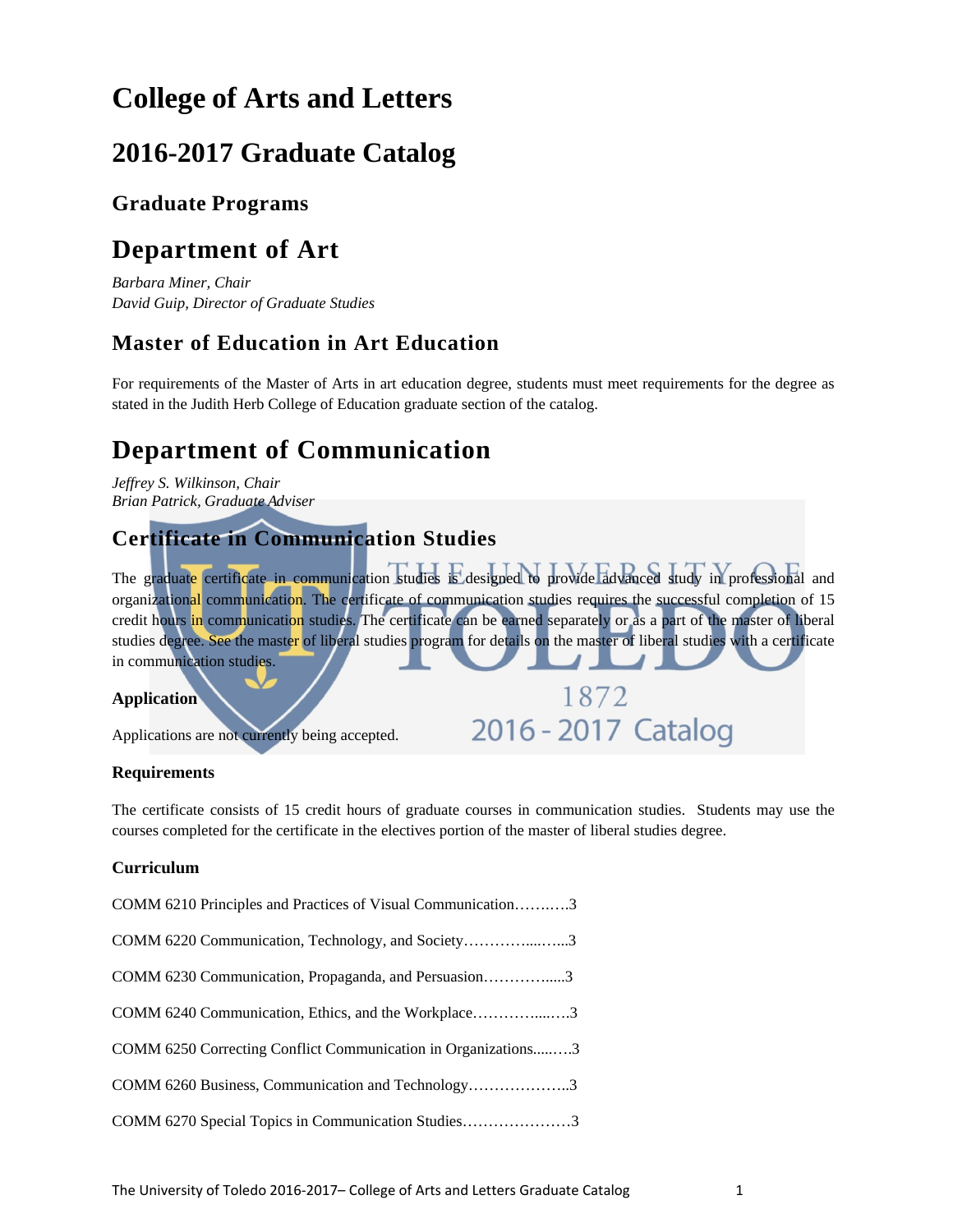# **Department of Economics**

*Michael Dowd, Chair David Black, Director of Graduate Studies*

## **Requirementsfor the Master's Program**

The economics department offers the Master of Arts in Economics degree, the Master of Arts in Economics degree with an applied econometrics specialization, and the Master of Arts in Economics and Education degree. In all cases, students must complete a minimum of 30 hours of graduate work that includes the following:

1. At least 21 hours of graduate credit in economics (excluding ECON 6930) must be included within the total of 30 hours presented for any graduate degree. The minimum of 21 hours in economics must include at least one course from each of two different fields, in addition to the following basic theory requirements (or their equivalents):

(a) ECON 5150 Advanced Macroeconomic Theory (b)ECON 5200 Advanced Microeconomic Theory (c) ECON 5300 Introduction to Mathematical Economics (d)ECON 5810 Econometrics Models and Methods I

The graduate adviser may waive the ECON 5300 requirement for students who have an adequate background in mathematics.

- 2. Credits in excess of seven hours in economics courses numbered 6000 through 6990 will not ordinarily be applicable to the 30 hours.
- 3. Candidates for either degree are required to pass a comprehensive written examination in macroeconomics and microeconomics. In addition, the department may require an oral examination.
- 4. In addition to the 30 hours of course work, candidates must satisfy a writing requirement of either a thesis or a seminar paper.

A candidate who elects the thesis option must submit a thesis for review by a committee of at least three faculty members and satisfy College of Graduate Studies thesis requirements. Such a candidate may receive a maximum of seven credit hours following the successful defense of that thesis. A candidate who elects the non-thesis option must submit a seminar paper, or its equivalent, for review by at least two faculty members. No credit hours will be earned for the seminar paper. 2017 atalod

#### **Early Admission to Master's Degree Program in Economics**

A special opportunity exists for undergraduate students at the University of Toledo interested in pursuing a Master's of Arts Degree in Economics. Being evaluated by the same criteria as graduate students, undergraduate students have the opportunity to apply advanced-level work to their undergraduate degree requirements while, at the same time, securing a significant "head start" toward satisfying the requirements for a master's degree in Economics. Qualifying undergraduate students are allowed to apply particular courses (and associated credit hours) towards **both** their undergraduate and graduate degree requirements.

If accepted into this program undergraduate students may register for up to 3 graduate-level Economics courses (9 credit hours). Because the M.A. degree in Economics requires 30 credit hours of graduate-level work, students who complete 9 of those hours as an undergraduate student have to complete only 21 additional credit hours as a graduate student to receive their master's degree.

Undergraduate students with a declared major or minor in Economics and a cumulative GPA in Economics courses of 3.3 or higher are eligible for this program. Students accepted into this program must consult and receive prior approval from the Department of Economics' graduate director as to which courses at the University of Toledo may be applied for dual credit toward both undergraduate and graduate degree requirements. Students interested in this program are encouraged to speak with the Department of Economics' Chair, graduate director, or undergraduate advisor for additional information and the application form for this program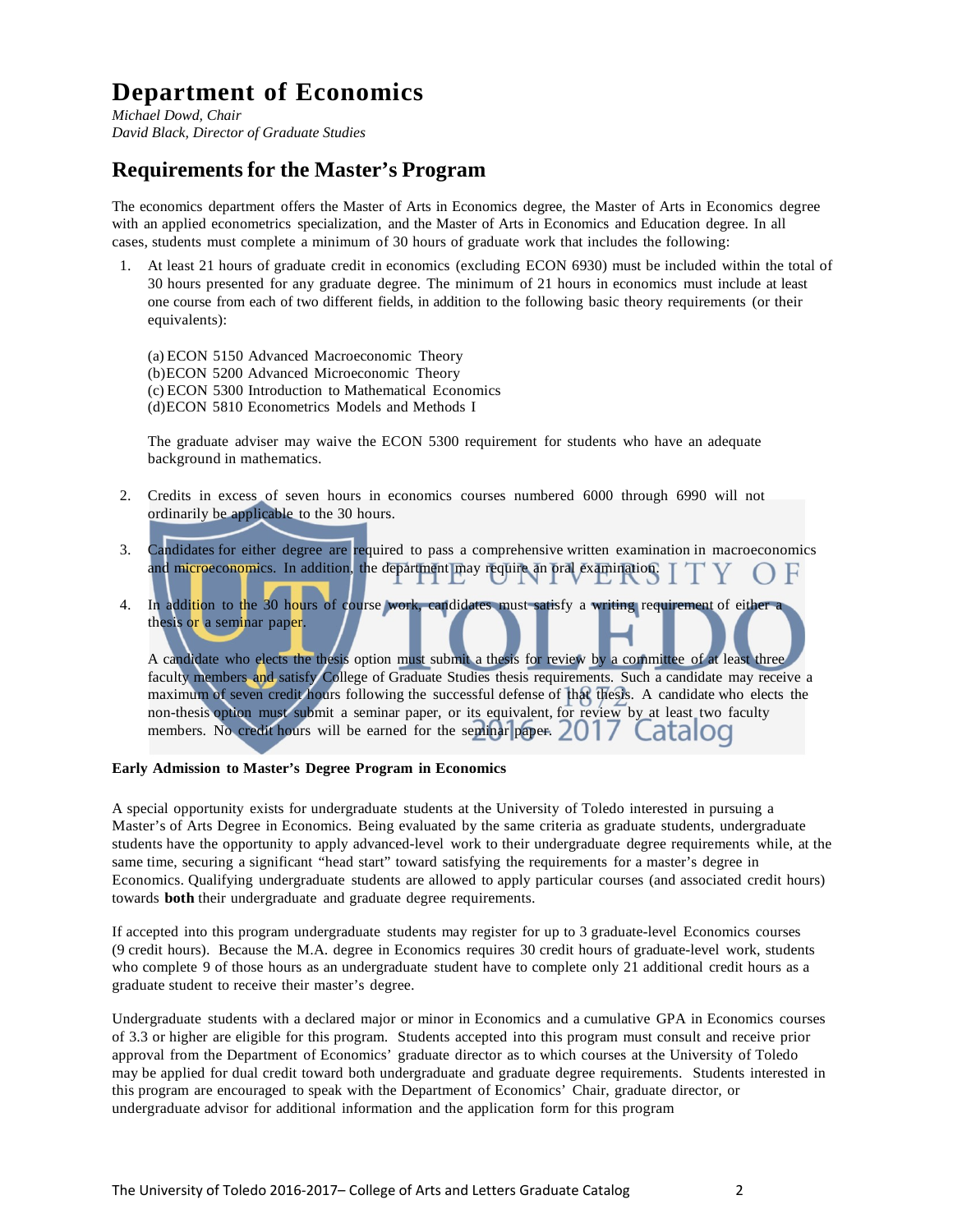## **Specialization in Econometrics**

The master's program with an applied econometrics specialization is designed to afford interested, well-qualified candidates for the master's in economics an opportunity to study econometrics on a more intensive and applied basis. The applied econometrics specialization would enable candidates to develop applied econometric skills through hands- on research combined with textbook-lecture learning.

The specialization in applied econometrics is an option in the M.A. program in economics. Students who elect the specialization option will normally need two full years of study to complete the program. In the first year, an M.A. candidate in the specialization will complete the regular M.A. core requirements, an additional econometric course (ECON 5820), and field/related course work. Further, the M.A. candidate is required to pass a written comprehensive examination in econometrics, as well as the usual written comprehensive examinations required of all students. In the second year of the program, the candidate will enroll in a sequence of two applied econometrics seminars (ECON 6810 and ECON 6820) and engage in thesis work.

## **Internships**

The department offers a public service internship, requiring seven credit hours of ECON 6940. In addition to ECON 6940, the intern is allowed to include up to three credit hours of either ECON 6900 or 6990 toward the 30 credit hours required for a Master of Arts degree.

## **Master of Arts and Education**

For the degree of Master of Arts and Education, students must meet requirements for the degree as stated in the Judith Herb College of Education graduate section of this catalog.

# **Department of English Language and Literature**

*Sara Lundquist, Chair*

*Parama Sarkar, Director of Graduate Studies, Advisor for Graduate Students in the Literature Concentration Douglas Coleman, Advisor for Graduate Students in the English as a Foreign Language Concentration*

1872

## **Requirementsfor the Master's Program**

# **M.A. in English with a Concentration in Literature**

The M.A. degree (literature concentration) requires 33 hours of course work. Graduate students who are accepted into the program as teaching assistants are further required to take ENGL 6010 Seminar in English Instruction: Composition, an additional three-hour course, for a total of 36 hours.

All students working toward the Master of Arts with a concentration in literature must satisfy the following requirements:

- (a) The course work shall include
	- ENGL 5100 History of the English Language
	- **either** ENGL 5750 History of Literary Criticism
	- **or** ENGL 5780 Literary Theories and Criticism OR ENGL 5750 History of Criticism OR LING 5190 Sociolinguistics
	- ENGL 5790 Approaches to Research in English;
	- At least two seminars (6000 level courses in English excluding 6010, 6180, and 6890)

Students who have completed any of these course requirements or their equivalents at the graduate level before admission to the College of Graduate Studies may petition the director of graduate studies in English for substitutions.

(b) Of the remaining 18 hours of course work for the degree, students may take a maximum of two courses from other departments in the humanities, fine arts or social sciences, as approved by the director of graduate studies. Students may count one independent study course toward the degree.

The University of Toledo 2016-2017– College of Arts and Letters Graduate Catalog 3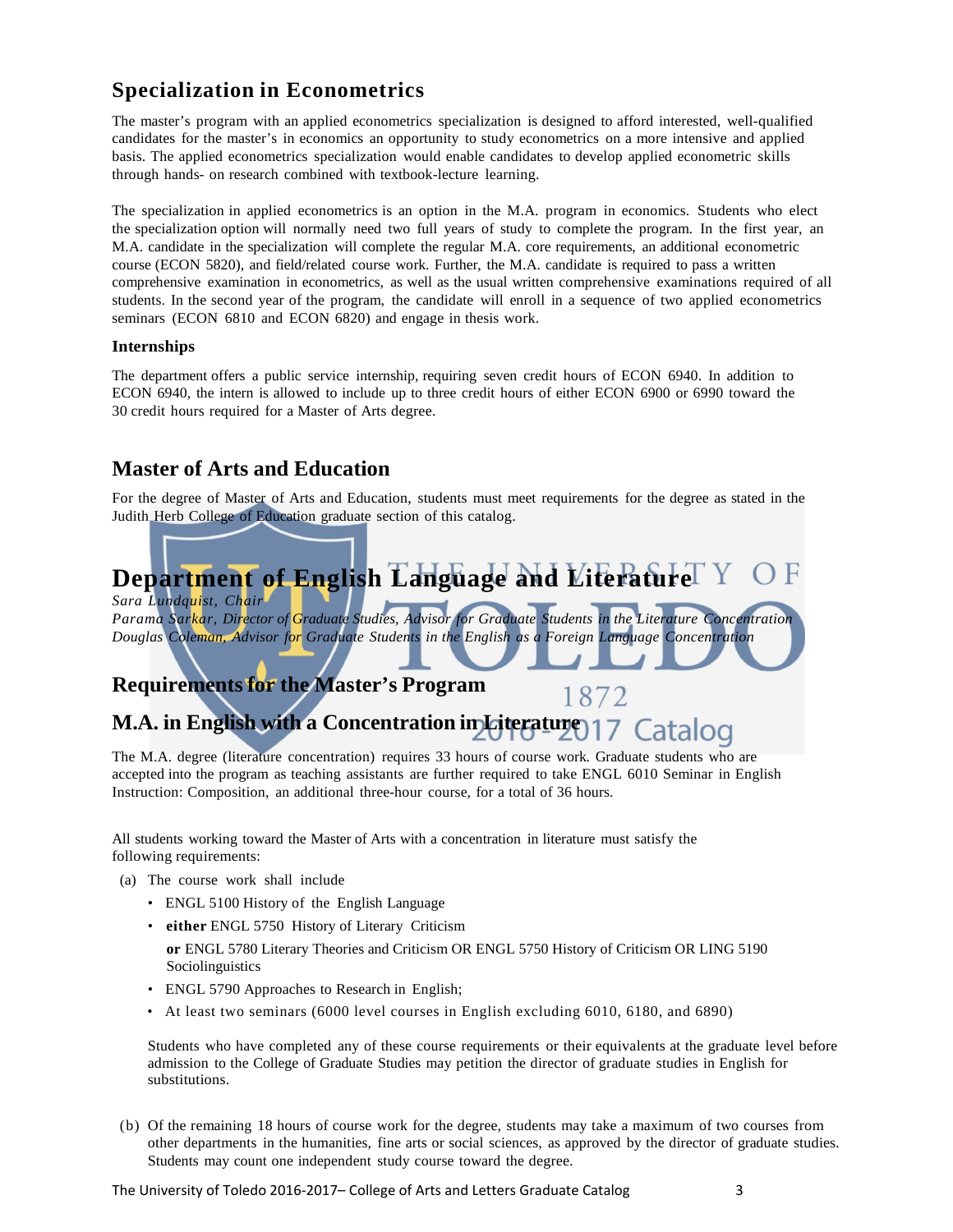(c) Candidates must successfully pass the MA Exam and submit a satisfactory MA Portfolio, details of which can be found on the department web site.

## **M.A. and Ed. Degree in Literature**

For the degree of Master of Arts and Education, students must meet requirements for the degree as stated in the Judith Herb College of Education Graduate Catalog. Specialization courses require approval of faculty advisors of the collaborating departments.

## **M.A. in English with a Concentration in English as a Second Language (E.S.L.)**

The M.A. in E.S.L. requires 35 hours of course work. A maximum of one course counted toward a master's degree may be an independent study.

Required courses (The requirements for certain courses may be met by other courses substituted at the discretion of the advisor):

- ENGL/LING 5150: Linguistic Principles
- ENGL/LING 5100: History of the English Language
- LING 5190: Sociolinguistics
- ENGL/LING 6150: Applied Linguistics I
- ENGL/LING 6170: Applied Linguistics II
- ENGL 6190: Environments for ESL
- ENGL 6940: Internship in ESL; must be taken twice, two credits each time
- **ENGL 5430:** Issues in Second Language Education
- Three other courses (9 semester hours) meeting advisor approval, one of which may be outside ENGL or LING
- ENGL 6970: Master's Thesis (at least one credit hour) INI VERSI

**Foreign Language Requirement**. A grade of "C" or better in a third year foreign language course or the equivalent. An entry-level course with a graduate number does not fulfill this requirement. The requirement is waived for non- native speakers of English and may also be waived on the basis of an examination conducted by the Department of Foreign Languages. If a student has successfully completed a year of coursework in one language and more than a year of study in a second, and one of them is a non-Western language (Chinese, Japanese, Arabic, Swahili, etc.), this also satisfies the requirement. Candidates may fulfill the foreign language requirement by signing up for a three credit, graduate-level, Independent Study.

**Thesis Requirement.** The MA in English requires a master's thesis, with at least one (1) credit hour of ENGL 6970: Master's Thesis.

## **M.A. and Ed. Degree in English as a Second Language (E.S.L.)**

For the degree of Master of Arts and Education, students must meet requirements for the degree as stated in the Judith Herb College of Education Graduate Catalog. Specialization courses require approval of faculty advisors of the collaborating departments.

**Foreign Language Requirement**. A grade of "C" or better in a third year foreign language course or the equivalent. An entry-level course with a graduate number does not fulfill this requirement. The requirement is waived for non- native speakers of English and may also be waived on the basis of an examination conducted by the Department of Foreign Languages. If a student has successfully completed a year of coursework in one language and more than a year of study in a second, and one of them is a non-Western language (Chinese, Japanese, Arabic, Swahili, etc.), this also satisfies the requirement. Candidates may fulfill the foreign language requirement by signing up for a three credit, graduate-level, Independent Study.

**Thesis / Project Requirement**. The MA-Ed. in ESL requires a thesis or project. If the student chooses to write a thesis, either ENGL 6970: Master's Thesis or CI 6960: Master's Thesis in Curriculum and Instruction must be taken for at least three (3) credit hours. A student in the MA-Ed. in ESL may also elect to complete a project, in which case CI 6920: Master's Research Project in Curriculum and Instruction must be taken for at least three (3) credit hours.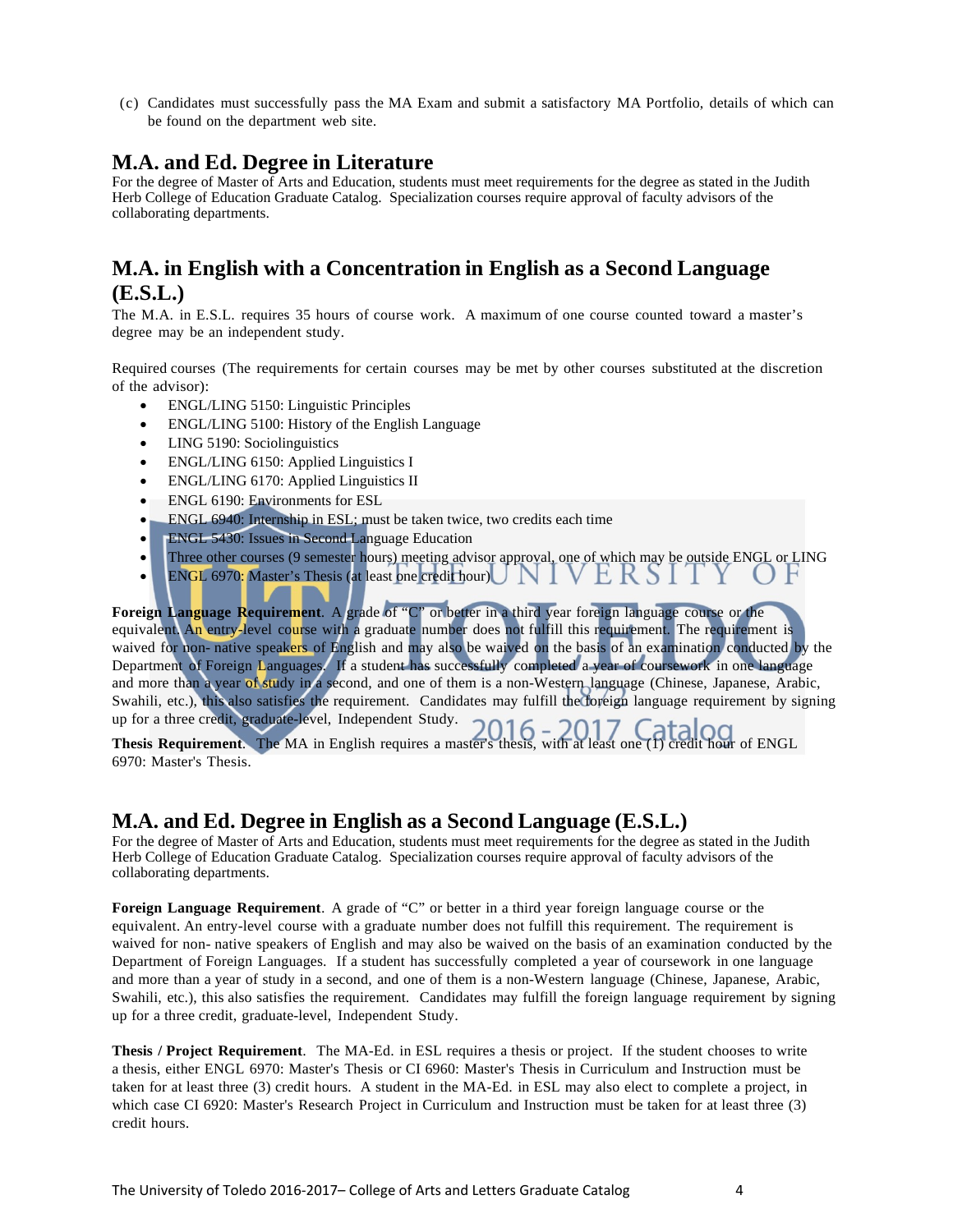## **Certificate in the Teaching of Writing**

A certificate in the teaching of writing can be earned as part of the master's degree in English (either literature or English-as-a-Second-Language concentration). The certificate also can be earned separately from the degree.

The certificate is designed to offer continuing education for regional high school teachers of English and composition; to offer specialized education in composition to those earning master's degrees who wish to pursue work as teachers of writing at regional community colleges and area universities; and to provide graduate students with the opportunity to earn job credentials in composition, as well as in literature.

#### **Application**

Those applying for both the M.A. in English and the certificate in the teaching of writing program should submit application materials for each to the College of Graduate Studies.

Those applying to work on the certificate alone must hold an undergraduate degree in English and submit an application form, a letter of interest, all college and graduate school transcripts, and two letters of recommendation to the College of Graduate Studies.

#### **Requirements**

Fifteen hours of course work are required for completion of the certificate:



No transfer of credits from other institutions will be allowed, although those students who complete ENGL 4090 while undergraduates at The University of Toledo will not be required to take ENGL 5090 if they received a grade of B or higher.

## **Department of Foreign Languages**

*Ruth A . Hottell, Chair Ruth A. Hottell, French Graduate Adviser An Chung Cheng, Spanish Graduate Adviser Friederike Emonds, German Graduate Adviser*

## **Requirementsfor the Master's Program in French, German and Spanish**

Students must complete a minimum of 30 semester credit hours for the master of arts and a minimum of 30 semester credit hours for the master of arts and education.

For the degree of master of arts or master of arts and education with a major in French, German or Spanish, students must meet the following departmental requirements: present an undergraduate major in the language of interest

The University of Toledo 2016-2017– College of Arts and Letters Graduate Catalog 5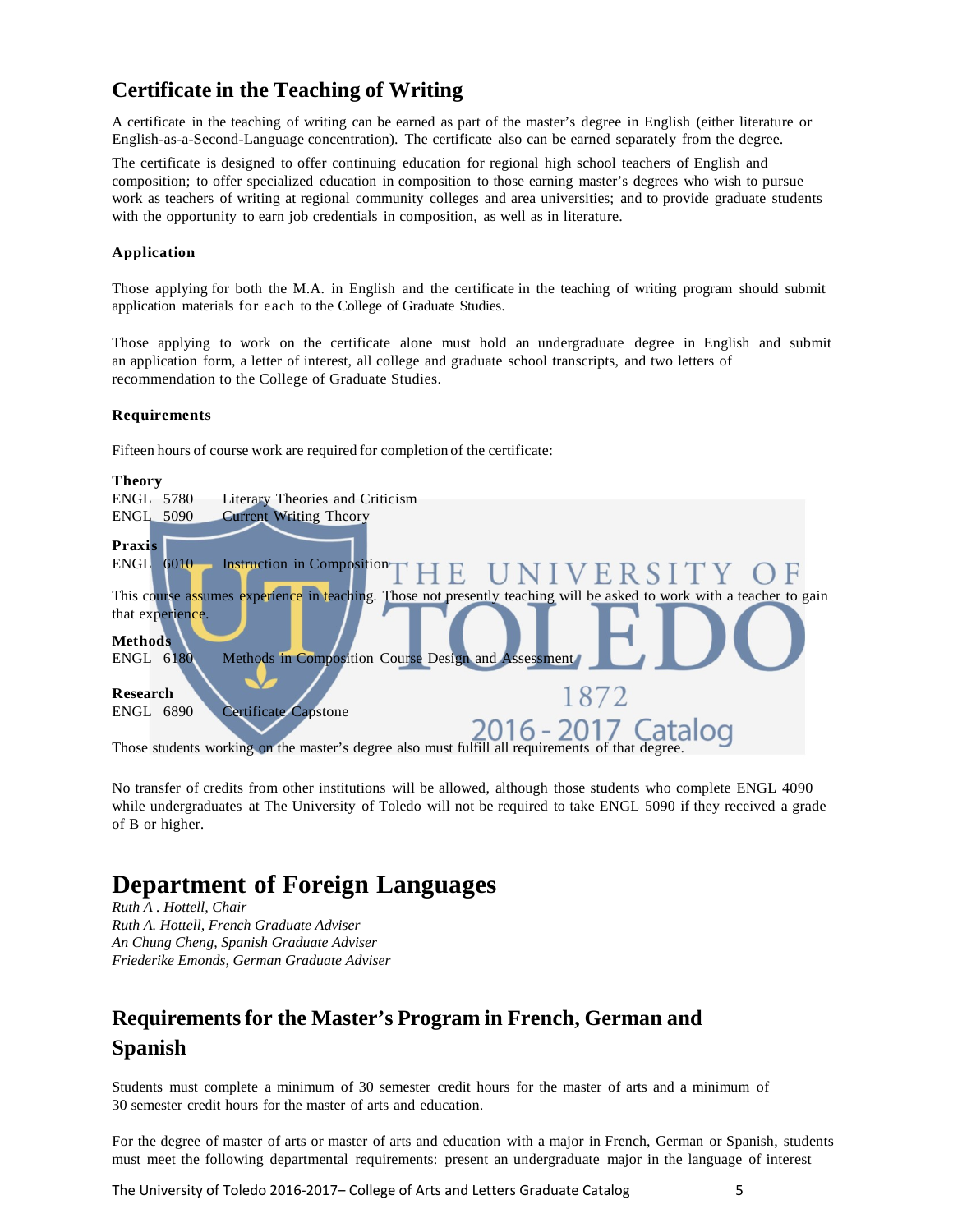from an accredited college or university; satisfactorily complete at least 18 hours of graduate credit in the major language (including courses 5010 and 5020 in French and German, 5010 and 5110 in Spanish); satisfactorily complete an additional 12 hours in the major language or in approved, cognate courses; pass a comprehensive examination; and demonstrate a reading proficiency in a foreign language other than the major. This may be done either by earning a passing grade in a foreign language course at or above the 3000 level, by passing an examination administered by the Department of Foreign Languages, or by successfully completing a graduate reading course offered by the department. A thesis may be presented for an additional six hours of credit in lieu of the comprehensive examination.

## **Master of Arts and Education**

For the degree of Master of Arts and Education, students must meet requirements for the degree as stated in the Judith Herb College of Education graduate section of this catalog.

## **Department of Geography and Planning**

*Patrick L. Lawrence, Chair Daniel J. Hammel, M.A. Program Director and M.A. Graduate Adviser*

## **Requirementsfor the Master's Program**

For the Master of Arts degree, students must meet the following departmental requirements, including 36 credit hours of graduate work:

- 1. 16 of the 36 minimum hours must be taken in the department at the 6000 level. Fifteen additional elective hours may be taken at the 5000 or 6000 level within the major. The 6100, 6150, 6910, and 6920 courses are mandatory. This 15-hour requirement may not include the following courses: 6700, 6910, 6940 and 6960.
- 2. A minimum of one graduate-level (at least three hours) course or seminar, approved by the adviser, must be taken in a related area outside the department. This may not include an independent study or research course.
- 3. The selection of geography and planning courses and related courses should comprise a unified program chosen in consultation with the graduate adviser. 1872
- 4. At the end of the second semester of full-time work, the student takes a comprehensive written and oral exam upon completion of at least nine course credits, maintaining a B grade or better in 6100 and 6150, and a B average or better for all graduate work. Successful completion of the comprehensive exam entitles the student to become a formal candidate for the M.A. degree.
- 5. The student then seeks approval of a thesis topic, formulates a thesis committee, and submits the proposal for approval.
- 6. The student should research and write an approved thesis under the direction of a thesis committee composed of departmental faculty members. The student may select an applied or traditional thesis option.
- 7. Upon completion of the thesis, an oral examination on the student's research, as it relates to general professional competence, will be required.
- 8. A minimum enrollment to qualify for the master's degree is two hours of thesis credits, but there may be as many as six hours within the 36 semester hours of graduate work.

The master's program is designed to provide a quality multidisciplinary education, foster theoretical and applied research in geography and planning, promote multicultural understanding, complement interdisciplinary work, and support local community outreach programs and grass-roots organizations. Faculty interests and research facilities offer opportunities to pursue intensive programs in community and urban planning, economic geography, geographic information science, environmental geography and planning, or cultural and behavioral geography.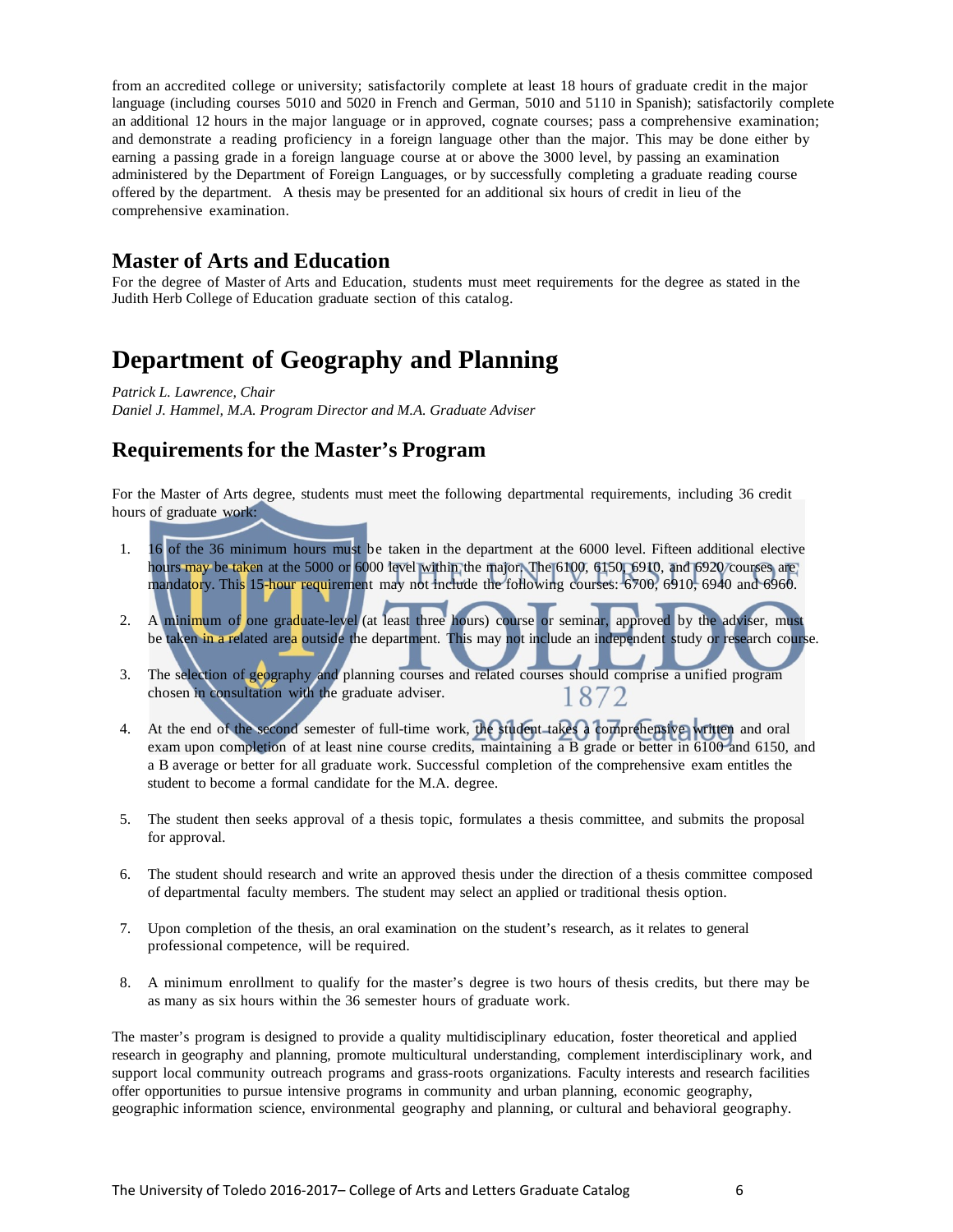## **Certificate in GIS and Applied Geography**

#### **Requirements for completion**

Student enrolled full-time can complete the requirements for this 15-credit program in one year. Students admitted into the program for the fall semester should be able to enroll in all the necessary courses within the academic year and can complete their final project by the end of the spring semester.

#### **Specific requirements:**

- Students enrolling in the program will be required to complete a minimum of 12 credits from the list of approved GIS technical courses;
- Students must complete a final three credit project workshop based on a terminal project related to a research problem specific to their discipline;
- Students must maintain a minimum "B" average to complete the certificate program.
- Course selection and the sequence of courses will be agreed upon by the student and the program coordinator to help students complete the program and gain the necessary skills.

#### **Course List**

GEPL 5490 Remote Sensing of the Environment

GEPL 5500 Digital Image Analysis

GEPL 5510 Geographic Information Systems

- GEPL 5520 Analytical and Computer Cartography
- GEPL 5180 Geographic Information System Applications
- GEPL 6190 Advanced Geographic Information Systems Seminar
- GEPL 6950 Applied Geographics Project Workshop

## **Master of Arts and Education**

For the degree of Master of Arts and Education, students must meet requirements for the degree as stated in the Judith Herb College of Education graduate section of this catalog.

# **Department of History**

*Charles Beatty-Medina, Chair Roberto Padilla, Director of Graduate Studies*

#### **Admission**

All students seeking admission to graduate study are required to provide transcripts, GRE scores, three academic letters of recommendation, and a statement of research interests. The applicant's research interests should correlate to the expertise of the history department faculty. In addition, students whose native language is not English must submit TOEFL scores. For additional information, see the History Department's graduate handbook on the departmental website or contact the director of graduate studies.

The History program reviews applications in February for students to begin studies during the fall semester. The deadline for applications for admission with financial aid is January 31<sup>st</sup>. However, the College of Graduate Studies accepts applications throughout the year.

## **Requirements for the Master of Arts Degree**

The student may earn the M.A. degree by completing either 30 graduate credits, including a thesis; or 36 graduate credits with an examination in lieu of a thesis. The choice between the two options should be made no later than the second semester of study. The student must maintain a B average, or better, in all graduate work. Each candidate for the M.A. degree must pass the following courses.

VERSITY OF

1872

2016 - 2017 Catalog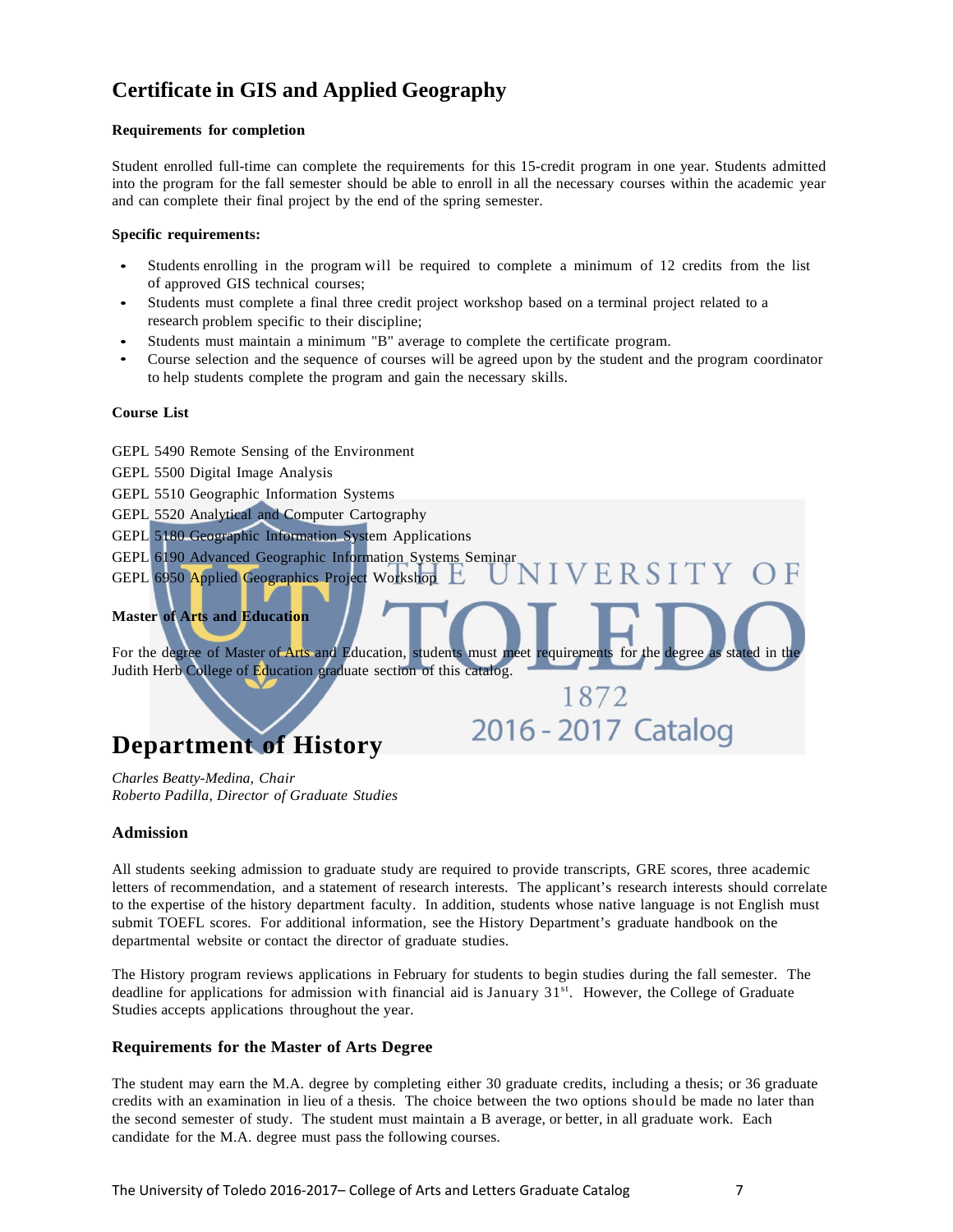- HIST 6600: Historiography
- HIST 6930: Two seminars with this course number.
- In addition, HIST 6950 is highly recommended

#### **Requirements for the Master of Arts and Education Degree**

For the degree of Master of Arts and Education, students must meet the requirements for the degree as stated in the Judith Herb College of Education graduate section of this catalog. The Master of Arts and Education degree in history requires at least 21 hours of graduate credit in history or social studies (including HIST 6600: Historiography, and a history seminar 6930) within the total of 36 hours presented for the degree. To complete the program, students may choose either a written examination or a final project supervised by the student's advisor in the department of history.

#### **Requirements for the Ph.D. Degree**

The doctor of philosophy degree in history requires a minimum of 62 hours beyond the master's degree, including 24 hours for the dissertation. Doctoral students must complete four seminars, a course in historiography, (HIST 8600), and a Professional Workshop (HIST 8950).

#### **General Field**

The student must stand for an examination, written and oral, over one general field, such as U.S. history or modern European history. See the departmental Graduate Handbook for additional details.

#### **Secondary Concentration**

The student must stand for examination in one major area of concentration. This normally will be the area in which the student will write the dissertation and in which the student has completed seminars and course work.

#### **Minor Field**

E U ERS<sub>1</sub> The student will be examined in a minor area outside the general field. Selection of this field will be made by the student in consultation with the advisor. J

#### **Foreign Language Competency**

Every student, before taking the comprehensive examination, must pass an examination in a foreign language. The choice of the language required will lie with the student's advisor. 1872

# **Master of Liberal Studies Program**

*Jerry Van Hoy, Director*

The Master of Liberal Studies (MLS) Program at The University of Toledo seeks to provide an intellectually challenging and academically rigorous education to non-traditional students with bachelor's degrees who desire additional study in the liberal arts. By its very nature, the MLS Program encourages interdisciplinary thinking and respects diverse philosophical and methodological approaches to knowledge. After a series of core seminars, a student creates his or her own program of study under the guidance of a faculty adviser. The master of liberal studies program works cooperatively with the various departments and undergraduate interdisciplinary studies programs to offer meaningful experiences for students. The MLS degree may be completed via distance learning or on campus. For further information, please see the master of liberal studies web page at *<http://www.utoledo.edu/llss/mls>* or contact the director at [jerry.vanhoy@utoledo.edu.](mailto:jerry.vanhoy@utoledo.edu)

A Certificate in Women's and Gender Studies is available through the Master of Liberal Studies program. See the Women's and Gender Studies section of this catalog for details.

#### **Admission**

All students seeking admission to the master of liberal studies program must file an application with the College of Graduate Studies. Application materials consist of an application, a statement of purpose, writing sample, postsecondary transcripts (not necessary for applicants with a UT degree), and three letters of reference. Students with an undergraduate GPA of less than 2.70 must also submit GRE scores to be considered for admission. Applicants may request or may be requested to have an interview with the director.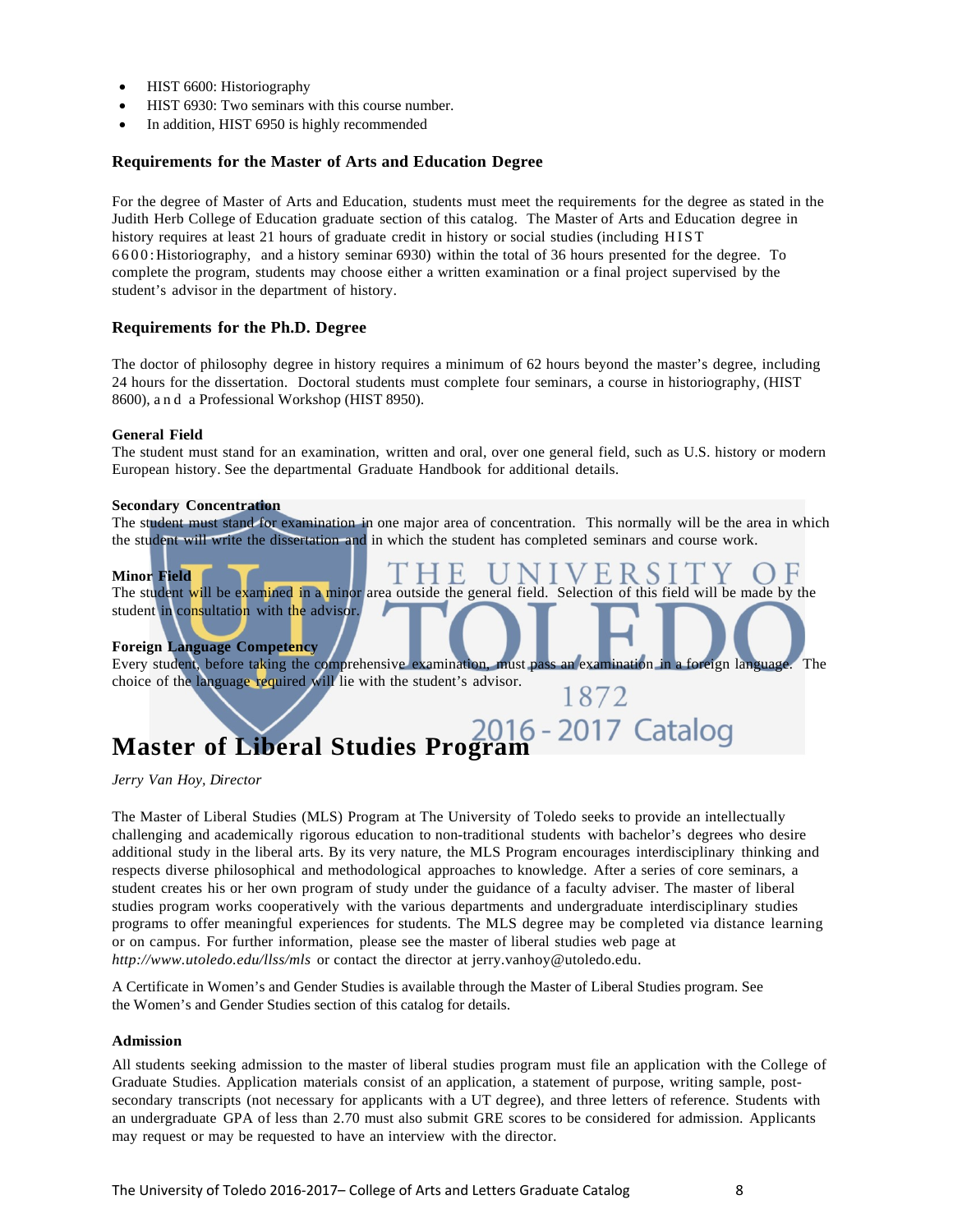## **Requirementsfor the Master of Liberal Studies Degree**

For the master of liberal studies degree, students must complete the following requirements, totaling 33 hours of study:

- 1. Core seminars (12 hours):
- MLS Seminar in the Humanities (MLS 6010).
- MLS Seminar in the Social Sciences (MLS 6020).
- MLS Seminar in the Natural Sciences (MLS 6030).
- MLS Seminar in the Visual and Performing Arts (MLS 6040).
- 2. Research Methods, chosen in consultation with the director and an adviser (3hours).
- 3 Electives, chosen in consultation with the director and an adviser (12-15 hours).
- 4. Capstone requirement (3-6 hours).

*Thesis option*: A thesis is a written report on original independent research conducted by the student under the supervision of his or her thesis adviser and thesis committee. The thesis must be written in scholarly format, with the appropriate citation format and extensive references. The literature review developed for the thesis proposal should serve as the initial component of the thesis. Typical thesis length: 50 to 70 pages including all tables, figures, and references.

*Project option*: A project is an applied or creative work. Generally a project will include a product that contributes knowledge via applied research or creative accomplishment (such as video, a course of study, short stories or essays). Projects must include an explanatory essay that includes an explanation of the methods and theory involved. In addition, the document will describe, in summarized fashion, the project development process. The literature review developed for the project proposal may serve as the basis of the explanatory essay. Typical explanatory essay length: 20 to 30 pages, including references.

## **Elective requirements for the MLS / Women's and Gender Studies Certificate**

The electives above must be chosen from designated courses offered by the Department of Women's and Gender Studies (15 hours). Please see the Women's and Gender Studies graduate section of this catalog.

**Early Admission to the Master of Liberal Studies Program**

1872

Students currently enrolled in the BA in Liberal Studies program of the College of Adult and Lifelong Learning (CALL) are given an opportunity to enroll in up to nine semester-hours of graduate course work in the Master of Liberal Studies (MLS) program of the College of Languages, Literature and Social Sciences. Students may then apply those courses and credit hours to both their BA and MLS degree requirements for graduation from The University of Toledo.

Undergraduate students accepted into the LS/MLS option will be admitted to the MLS program and allowed to complete three graduate level classes. They will then continue in the MLS program upon completion of the BA degree requirements. The nine hours of graduate course work will be applied to completion of both LS and MLS degree requirements. It will be the joint responsibility of staff in CALL and MLS to supervise students admitted to the LS/MLS option and to ensure that the limit of nine hours taken as an undergraduate is strictly enforced.

The following provisions apply to classes taken for graduate credit:

- 1. Graduate classes can be taken at The University of Toledo only *after* the student is accepted in to the LS/MLS joint program*.*
- 2. Only MLS classes numbered 6010-6040 may be included in the approved nine semester hours of graduate credit taken as an undergraduate.

Students must have a 3.3 cumulative undergraduate grade-point average to be considered for this option. Applications must contain:

- 1. A letter of application.
- 2. A completed "Regular Graduate Admission" form.

The University of Toledo 2016-2017– College of Arts and Letters Graduate Catalog 9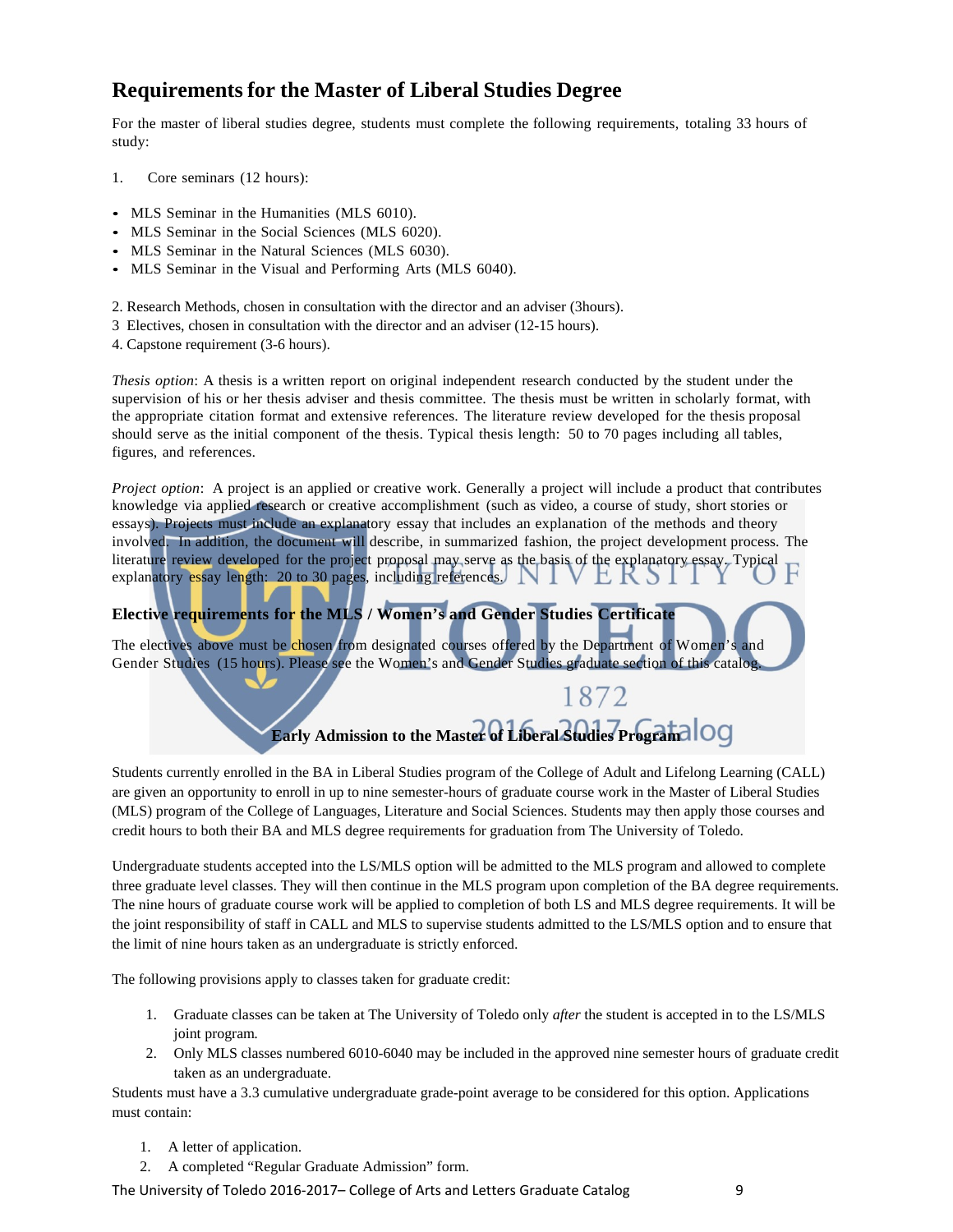3. At least two letters of recommendation from faculty members teaching ALS/MLS classes, or upper-level classes in the students' proposed area of concentration at the graduate level.

The student and the MLS Graduate Adviser must develop an approved MLS plan of study and file this plan immediately after the student is granted graduate student status. The plan of study must specify the course work and credit hours that will be accepted as part of the LS/MLS early admission option.

# **Department of Music**

*Jason Stumbo, Chair David Jex, Graduate Adviser*

## **Master of Music in Performance Degree**

For the master of music in performance degree, students must take a minimum of 30 hours of formal course work. Of the 30 hours, a minimum of 10 hours is required in applied study, leading to a graduate recital. In addition, students will be advised to select a balance of courses (minimum of 10 hours) among music theory, music history and literature, and pedagogy. The remaining 10 hours include the required Graduate Studies in Music course - MUS 5900 (three hours), ensembles (two hours), a document (two hours) and electives (three hours).

Applicants are required to audition for the applied faculty. A diagnostic music theory and history exam will be administered before the first semester of enrollment. The Department of Music observes the UT Graduate College requirements for admission as a graduate student. All applicants must have achieved a minimum 2.7 GPA in their undergraduate degree program in music from an accredited institution. Applicants who do not have a minimum undergraduate GPA of 2.70 are required to take the GRE and report the results to the College of Graduate Studies and the Department. The department assessment of the applicant's submitted application includes examination of the applicant's transcript and letters of recommendation.

Applicants for the Masters degree in Music Performance, with an undergraduate GPA below 2.7, must achieve a combined verbal and quantitative score of at least 800 on the GRE [if taken before August 2011] or 280 [if taken in August 2011 or later]. If they score below these standards, a student may receive provisional entrance upon the determination by the department's Graduate Committee with stipulations on achievements expected in their first semester. Students with lower scores may still be considered for admission if their academic record and audition shows a strong musical aptitude and promise. GRE scores must be sent directly from ETS to The University of Toledo. The ETS code for the university is 1845. Test scores for the GRE cannot be older than 5 years from the first day of the term that the student begins their program.

Students applying for the Masters in Performance degree must audition. When scheduling an audition, please consult the Department of Music home pages for information about dates and repertoire. If assistance is needed, contact the Music Office at [419] 530-2448 or the Graduate Advisor. While it is preferred that performance majors audition in person, high quality audio/video recordings may be considered.

## **Master of Music in Performance Degree Requirements**

## **Classical Track**

## 1. **Required Music Course (3 hours)**

MUS 5900 Graduate Studies in Music ............................ 3

MUS 6000 Masters Recital [0 credit hours] Students must be registered for applied music during the semester in which the recital is given.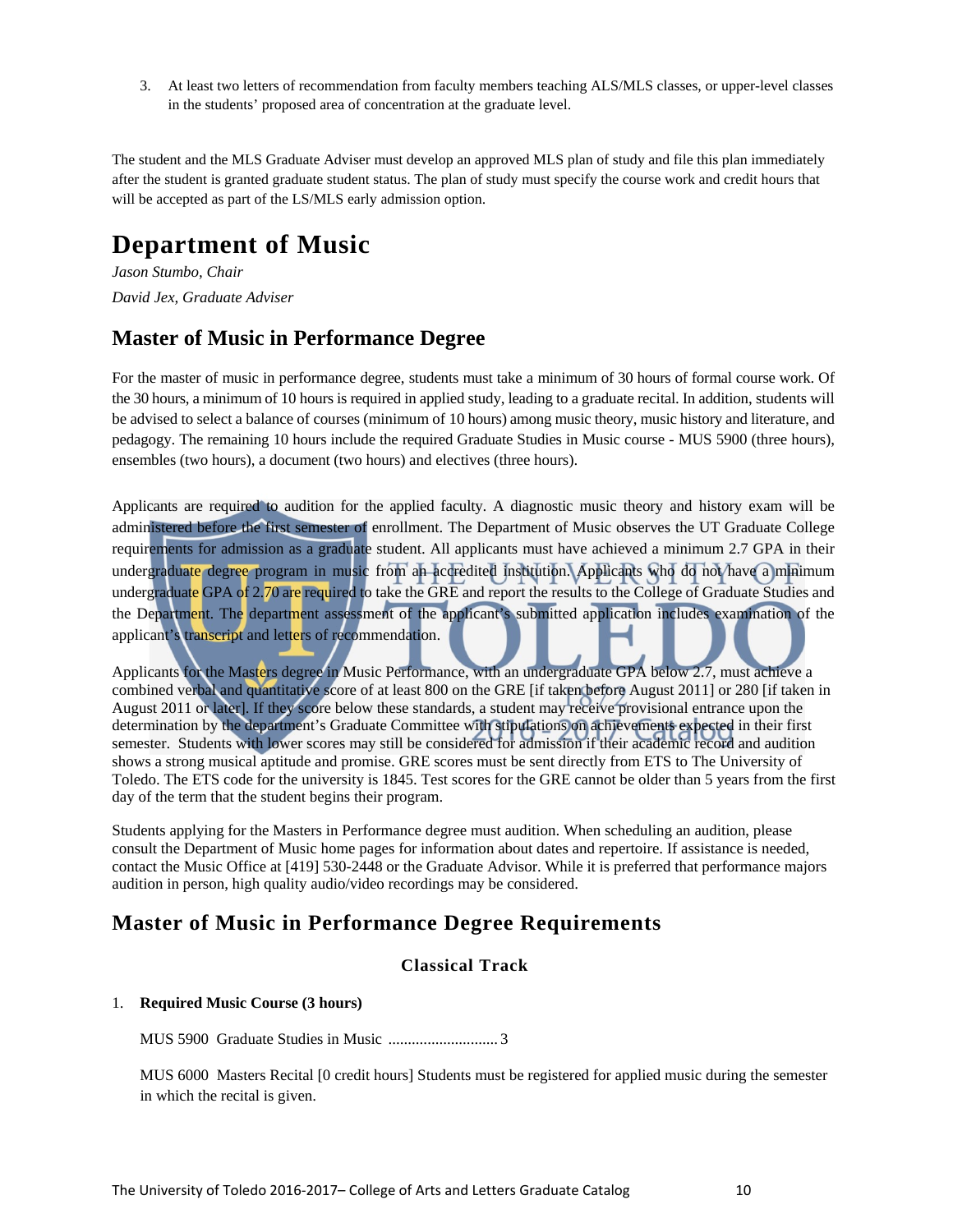#### 2. **Music Electives (minimum of 10 hours)**

Graduate courses in music theory, music history and literature and pedagogy. The choice of courses will be determined in consultation with the graduate adviser, acting on behalf of the departmental graduate committee. Courses usually selected include:

|  | MUS 5630 Counterpoint: Comparison of Styles         |  |
|--|-----------------------------------------------------|--|
|  | MUS 5410  Music History & Literature - World Music  |  |
|  | MUS 5490  Music History & Literature – 2oth Century |  |
|  |                                                     |  |

Plus special topics and seminars in music theory, history and pedagogy

#### 3. **Applied Music (minimum of 10 hours)**

MUS 6800 Applied Music, two to five credit hours per semester. Students are required to give a graduate recital. Students must be registered for applied music during the semester in which the recital is given.

- 4. **Ensembles (2 hours)** Ensembles chosen in consultation with the graduate adviser.
- 5. **Graduate Electives (3 hours)** Music or non-music courses chosen in consultation with the graduate adviser $\operatorname{R}$  S  $\operatorname{ITY}$  $\bigcirc$  F
- 6. **MUS 6990 Recital/Document [Independent Study] (2 hours)** A paper of 15 to 20 pages, which covers a theoretical analysis and/or historical review of the music performed on the graduate recital and/or related topics.
- 7. Students will be required to pass comprehensive written and oral examinations, normally given during the last semester of work.

1872 Jazz Studies Track - 2017 Catalog

1. **Required Music Courses (3 hours)** 

MUS 5900 Graduate Studies in Music ............................ 3

MUS 6000 Masters Recital [0 credit hours] Students must be registered for applied music during the semester in which the recital is given.

2. Jazz curriculum, 10 credit hours minimum, chosen with the approval of the advisor

| MUS 6600, Jazz Composition and Arranging Seminar2 [may be repeated once] |  |
|--------------------------------------------------------------------------|--|
|                                                                          |  |
|                                                                          |  |
| MUS 6450 Jazz History, Style and Analysis3                               |  |
|                                                                          |  |

#### 3. **Applied Music (minimum of 10 hours)**

MUS 6800 Applied Music, two to five credit hours per semester. Students are required to give a graduate recital. Students must be registered for applied music during the semester in which the recital is given.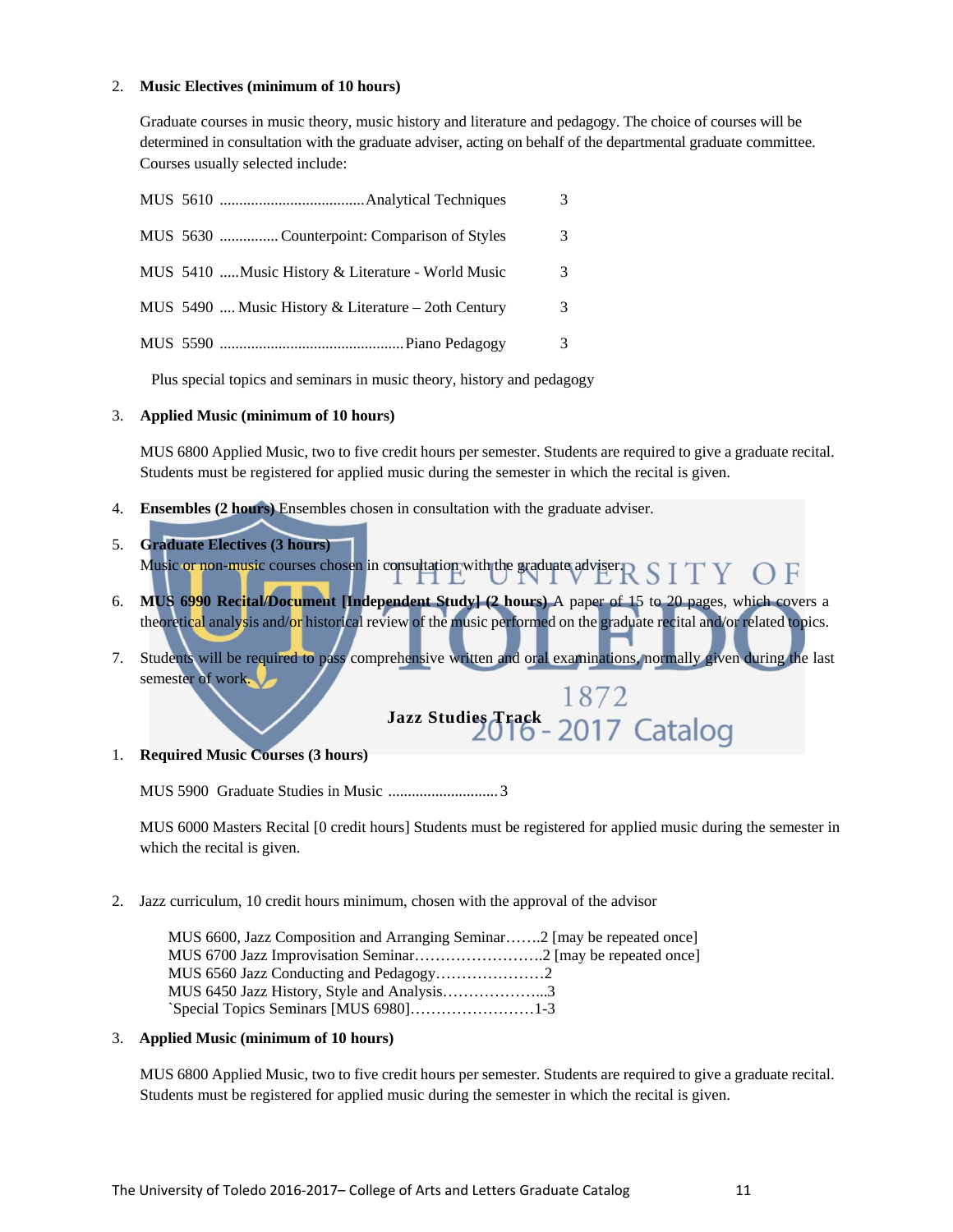4. **Ensembles (4 hours minimum)** chosen in consultation with the graduate adviser.

MUS 5020 Jazz Ensemble…….1 MUS 5050:137 Jazz Combo….1 MUS 5150 Vocalstra…………..1

5. **Graduate Electives (1 hour)**

Music or non-music courses chosen in consultation with the graduate adviser.

- 6. **MUS 6990 Recital/Document [Independent Study] (2 hours)** A paper of 15 to 20 pages, which covers a theoretical analysis and/or historical review of the music performed on the graduate recital and/or related topics.
- 7. Students will be required to pass comprehensive written and oral examinations, normally given during the last semester of work.

## **Master of Music in Music Education Degree**

For requirements of the master of music education degree, students must meet requirements for the degree as stated in the Judith Herb College of Education graduate section of the catalog.

# **Department of Philosophy**

*John Sarnecki, Chair Benjamin Grazzini, Graduate Adviser*

The Department of Philosophy offers a two-year program of study towards the completion of Master of Arts degree in Philosophy. Admissions are not restricted to students with undergraduate degrees in philosophy. Qualified students from other majors or concentrations will also be considered for admittance. This program is designed to prepare students for higher level graduate work and success within a top flight Ph.D. program in philosophy as well as prepare students to teach philosophy in graduate school or at a community college level.

## **Requirementsfor the Master's Program**

Our degree program includes both a thesis option (which includes an extended written treatment of a topic in the candidate's area of specialization) and a non-thesis option (which involves additional courses and a qualifying exam in an area of specialization). Both tracks require a minimum of 33 credit hours, though students have the opportunity to pursue additional credits. Students may opt for either track, though students who do not pass the thesis qualifying examination must satisfy the non-thesis requirements to complete their MA.

For the degree of Master of Arts, students must meet the following departmental requirements:

**Thesis option:** Completion of at least 27 semester hours of graduate credit in courses offered by the department of philosophy, excluding readings and research courses; pass a qualifying or prospectus examination in the area of the student's thesis; a written thesis for 6 semester hours of credit; and an oral examination covering the material of the student's thesis and a general competency in the subject areas relevant to the thesis.

**Non-thesis option:** Completion of 33 semester hours of graduate credit in courses offered by the department of philosophy, excluding readings and research courses; and completion of an examination in one sub-field or area of competency in contemporary philosophy chosen by the student in consultation with the faculty.

**For both options:** Completion of PHIL 3000 or 6000 (or its equivalent or satisfied as an undergraduate); completion of PHIL 3210 and 3230 (or their equivalents in the student's undergraduate program); and completion of at least 42 semester hours of graduate and undergraduate credit in philosophy.

Students must also satisfy the requirements of the College of Graduate Studies as specified in the graduate student handbook.

The University of Toledo 2016-2017– College of Arts and Letters Graduate Catalog 12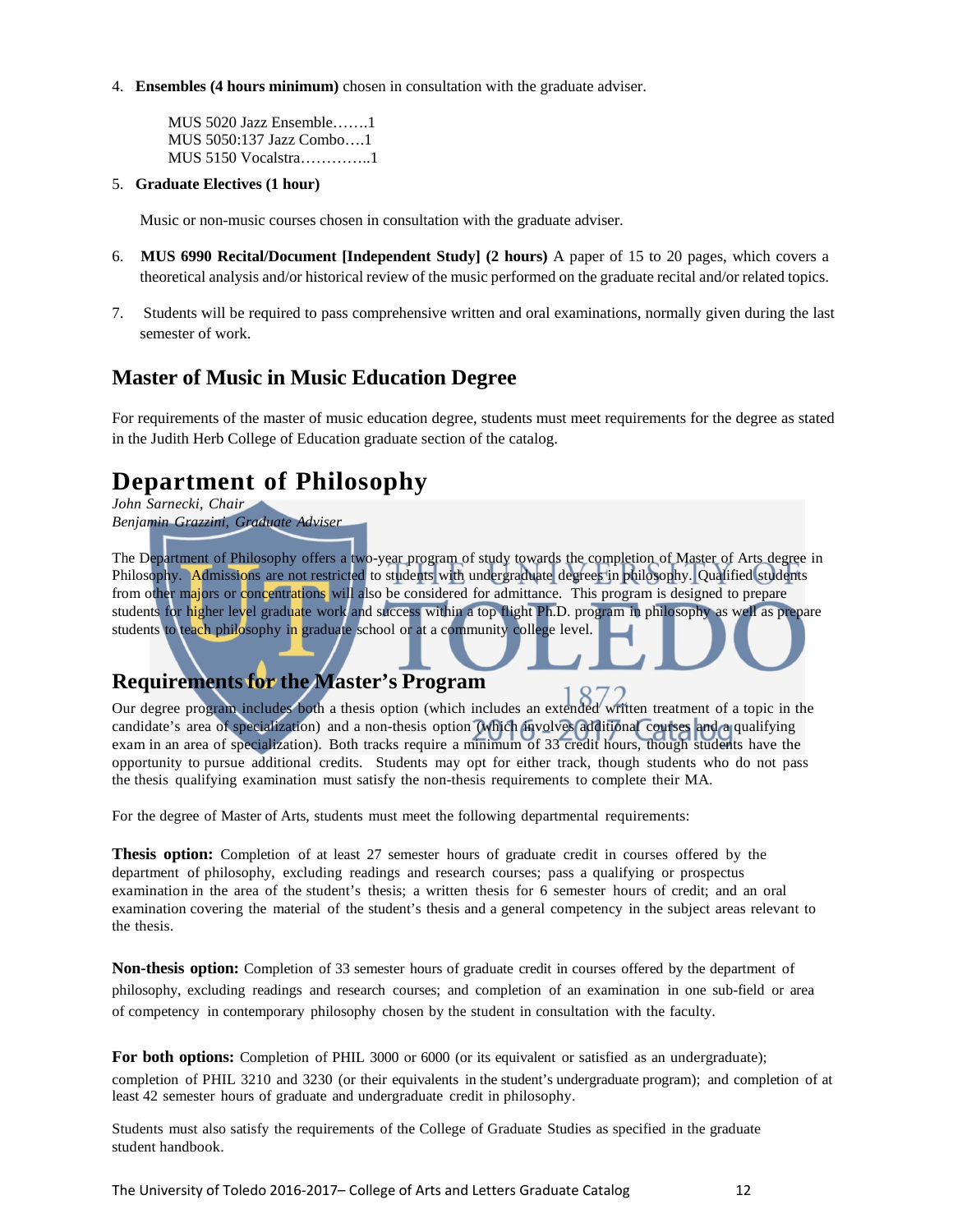# **Department of Political Science and Public Administration**

*Sam Nelson, Chair Renee Heberle, Director, M.A. Program*

## **Master of Arts in Political Science (M.A.)**

The Master of Arts program is designed to help students become thoroughly grounded in the knowledge base and research methods of political science. The department offers study in four areas of the discipline -- American government, comparative government, international relations, and political theory.

## **Admission Requirements**

Requirements for admission are a bachelor's degree from an accredited educational institution, acceptable scores on the GRE General Test, and three letters of recommendation from those in a position to judge the academic qualifications of the applicant. Official results should be sent to the College of Graduate Studies. While the College of Graduate Studies allows a minimum undergraduate GPA of 2.7, those near this threshold should have demonstrated significant improvement in the last two years of their undergraduate work.

Those admitted to the M.A. program normally begin their study during the fall semester. Applications for admission and financial aid should be submitted by March 15, although applications for admission alone are welcome at any time.



The student may do an independent r eadings for credit toward their 33 credit hours as they prepare for the comprehensive examination. All planning for this alternative path must begin at the latest during the student's third semester or equivalent thereof.

Up to 12 hours of credit may be taken outside of the department. It may also include up to six hours of internship credit. These must be approved by the program adviser or by the adviser of the individual student.

## **Academic Standards**

M.A. students must maintain a minimum cumulative GPA of 3.0 overall and in their political science courses. Only those classes with a grade of C or higher may be counted toward the degree. A student receiving two grades below a B (i.e., of 2.67 or less) may be removed from the program.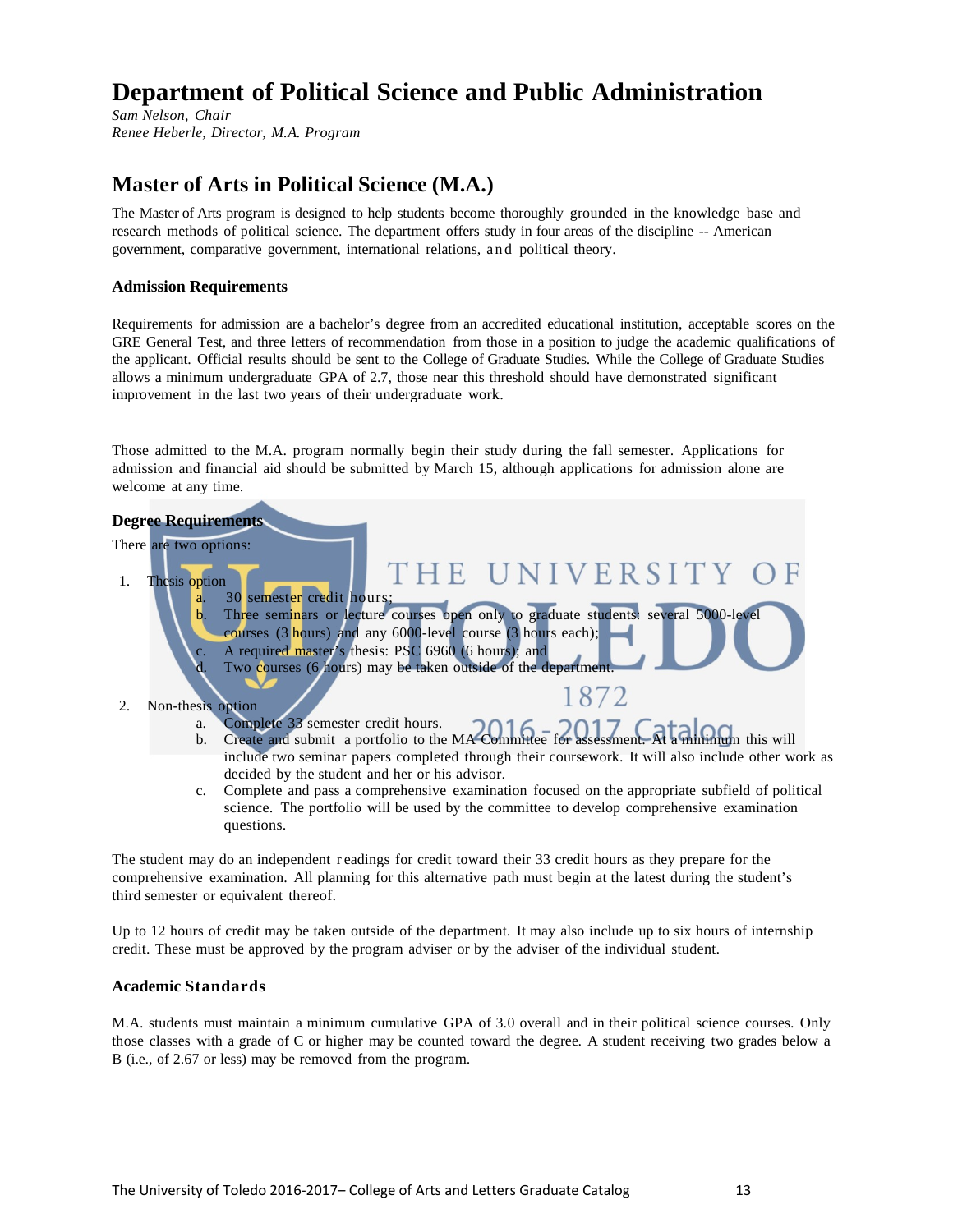## **Master of Public Administration (M.P.A.)** (Not accepting new applicants at this time)

The master of public administration (M.P.A.) is a professional degree for those pursuing administrative careers in government and nonprofit organizations. The program is accredited by the National Association of Schools of Public Affairs and Administration (NASPAA), and serves part-time and mid-career, as well as full-time students.

#### **Admission Requirements**

Applicants to the M.P.A. program must satisfy the following requirements:

a. An undergraduate degree with a minimum GPA of 3.0 calculated on a 4.0 basis;

b. Scores from the GRE. A combined score of 1,000 (if taken before August 2011) or 300 (if taken in August 2011 or later) on the verbal and quantitative portions of the GRE is preferred, and the examination must have been taken in the past two years. With permission, the applicant may substitute scores for the Law School Admission Test (LSAT) or the Graduate Management Aptitude Test (GMAT);

c. Three or four letters of recommendation, which must be academically or employment related. These should be from individuals familiar with the applicant's academic abilities and professional goals. Applicants who obtained their undergraduate degrees in the last five years must submit at least two academic letters; and

d. A thoughtfully drafted statement of purpose.

## **Early Admission to M.A. in Political Science and Master of Public Administration Programs**

**Description**

HE UNIVERSI The Early Admission option allows advanced undergraduates with a major or minor in political science or public administration to enroll for graduate level credit in up to 9 hours of 4/5000 level classes. Students accepted in the Early Admission option receive both graduate and undergraduate credit for these classes; undergraduate instructional fees will apply to these three courses

#### **Eligibility**

To be eligible for the Early Admission program, students must have a major or minor in political science or public administration, be within one year of graduation, have a cumulative GPA of 3.3 or higher , and submit an application no earlier than three semesters prior to expected completion of the B.A. program.

1872

#### **Application Process**

To apply for the Early Admission program, students should complete an Application for Early Admission (available from the Department of Political Science and Public Administration), submit three letters of recommendation (from an undergraduate advisor and two undergraduate course instructors), a one page biographical sketch, and a regular graduate application form to the Chair of the Department of Political Science and Public Administration, MS 40, The University of Toledo, Toledo, OH 43606

Students accepted into this option will initially be granted provisional graduate admission to allow them to enroll in 5000-level courses in the Department of Political Science and Public Administration. To receive dual (undergraduate and graduate credit), the following conditions apply:

- Courses must be taken at The University of Toledo **after** acceptance into the Early Admission option
- Only 5000-level courses in Political Science and Public Administration may be included
- Must complete all graduate level requirements in the course and be evaluated by the same criteria as graduate students

• Must complete graduate plan of study indicating courses that will receive graduate a nd undergraduate credit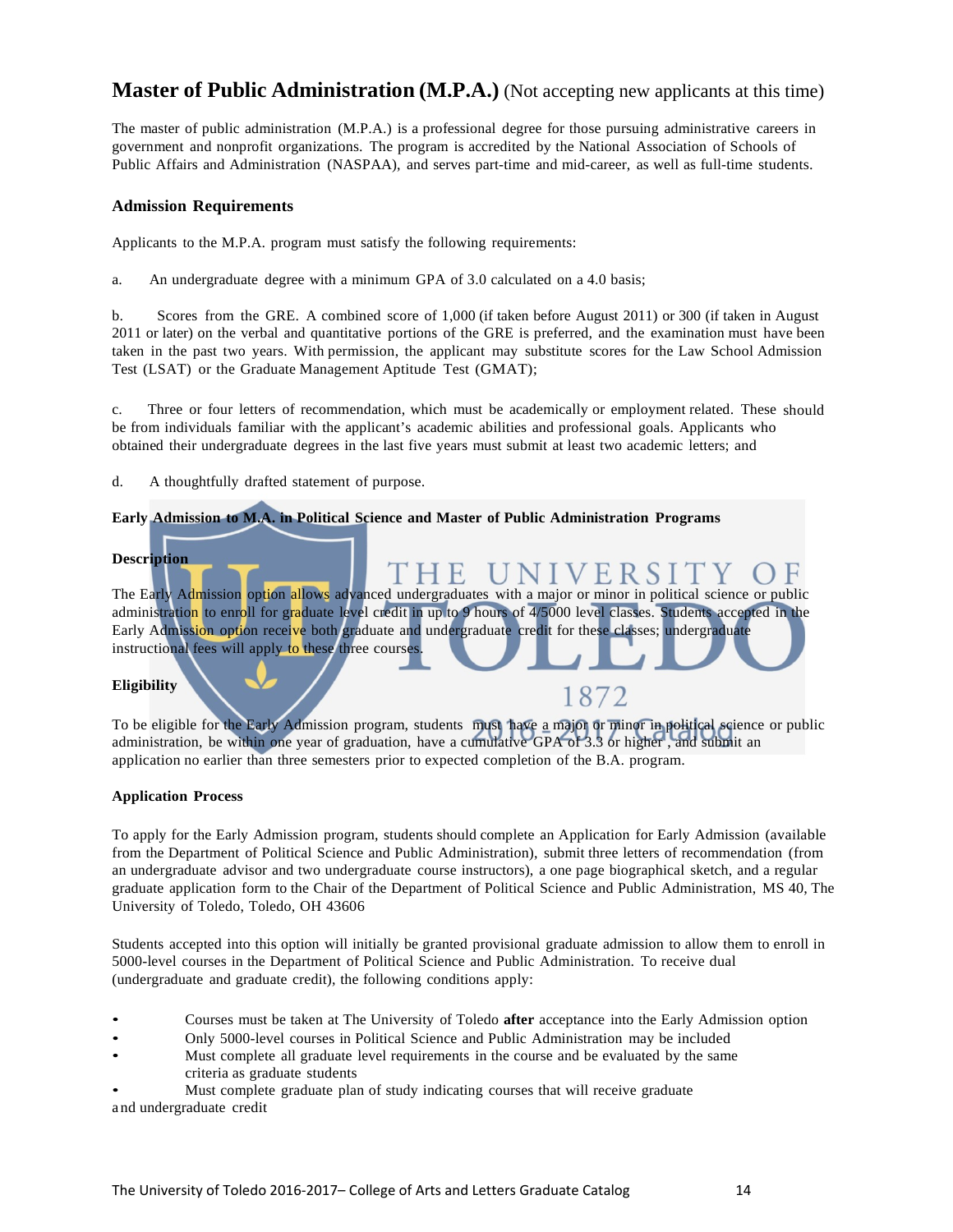## **Degree Requirements**

All students must satisfy the following University and program requirements:

a. Program prerequisites: PSC 3420 (or equivalent).

b. General course work requirements: 12 graduate courses (36 hours), including at least five courses open only to graduate students, of which three must be at the 6000 level, with a minimum GPA of 3.0. This does not include prerequisites or experiential learning (Research Report for In-Service Students or Internship for Pre-Service Students).

c. Common core requirements:

| <b>PSC 5430</b> |                                                                   |  |
|-----------------|-------------------------------------------------------------------|--|
| <b>PSC 5440</b> |                                                                   |  |
| <b>PSC 5470</b> |                                                                   |  |
| <b>PSC 6110</b> | Research Methods in Political Science and Public Administration 3 |  |
| <b>PSC 6410</b> |                                                                   |  |
| <b>PSC 6420</b> |                                                                   |  |
| <b>PSC 6430</b> |                                                                   |  |

d. Electives: Students must take a minimum of five additional courses (15 hours from the list of elective courses in general management, criminal justice, economics and financial administration, health administration, human resources management, nonprofit organizations and urban administration). Electives should be selected in consultation with the M.P.A. adviser and may be used to develop an area of specialization.

e. Experiential learning: All M.P.A. candidates must demonstrate the application of public administration theory, methods and techniques to a practical job situation. Those employed in a governmental or nonprofit agency at the professional level (in-service students) must complete PSC 5950. Those without government or nonprofit job experience at the professional level (pre-service students) must complete two credit hours of PSC 6940. At the end of the internship, the intern submits a final report and the agency supervisor submits an evaluation of the intern. Preservice students should begin planning their internships with the program adviser before they expect to receive their degree.

f. Comprehensive examination: Students must pass a written comprehensive examination. A student who fails the examination may retake it once. 1872

# 2016 - 2017 Catalog

## **Certificate Program in Management of Non-Profit Organizations** (Not accepting new applicants at this time)

This program is intended both for professionals already working or volunteering in the nonprofit sector, and for students without professional experience who seek to prepare themselves for nonprofit careers.

The fundamental organizational and management principles provided by this program can be used by leaders in the nonprofit sector to strengthen both their systems and service delivery. The Certificate will prepare students to lead and administer nonprofit organizations as paid staff, directors, board members, philanthropists or volunteers in human- service, cultural, educational, religious and community organizations. In addition, students in the MPA and other graduate programs can use their elective hours to earn this certificate.

The program consists of four required courses from the department of political science and public administration and marketing, and one elective selected from an approved list available from the Program Director.

Required courses: Mgmt. of Nonprofit Org (PSC 5410), Budgeting & Financial Admin (PSC 5440), Public Personnel Admin (PSC 5430), Marketing for Nonprofit Org (MKTG 5170), or Marketing Systems (MKTG 5410).

Undergraduate Prerequisite: PSC 3420, Principles of Public Administration or equivalent, or permission of Program Director.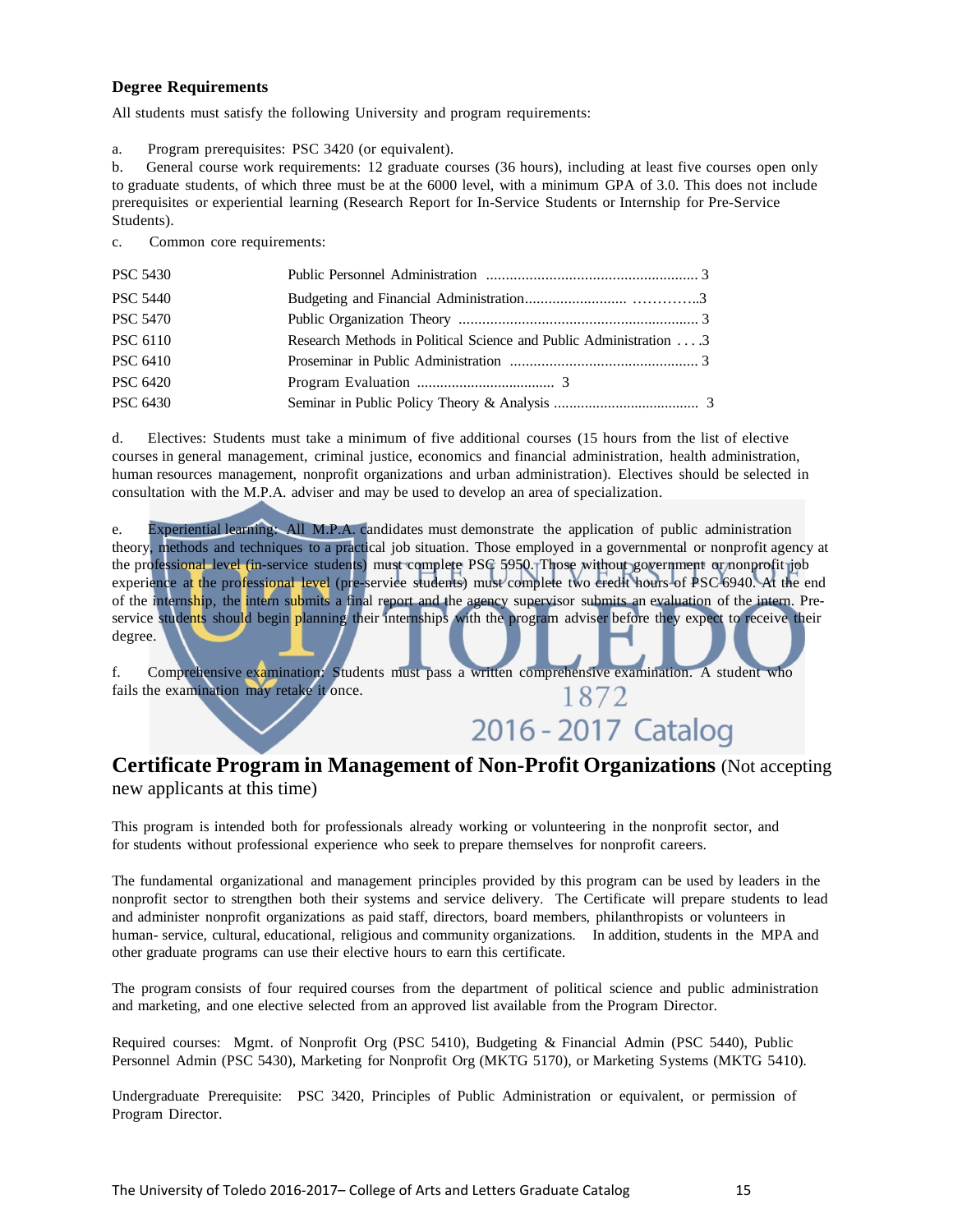## **Certificate Program in Municipal Administration** (Not accepting new applicants at this time)

The primary purpose of this certification is to strengthen the professional management skills of personnel in responsible local government administrative positions. These include supervisors, department heads, administrative assistants and others who need more management training to enhance their career prospects. Students in the M.P.A. program may also use their electives to receive this certificate. In addition, this certificate program is appropriate for graduate students in geography and planning and civil engineering who wish to improve their knowledge of administration.

## **Certificate Program in Health Care Policy and Administration** (Not accepting new

## applicants at this time)

This program is intended for students who are interested in pursuing mid-level careers in the health-care field or for those already working in the field who want to expand their knowledge without pursuing a formal graduate degree program in health administration. The program is composed of five courses in the departments of political science and public administration, health education, finance, and related areas.

- Health Care Policy (PSC 5330) or Issues in Public Health (PUBH 664)
- Health Care Delivery Systems (PSC 5350) or PUBH 664
- Health Systems Management (PSC 6440)
- Two additional courses chosen from the Departments of Health and Rehabilitative Services,

Economics, Sociology, Finance, or Management, in consultation with a faculty adviser from the MPA program.

## **Joint J.D./M.P.A. Degree** (Not accepting new applicants at this time)

The J.D./M.P.A. dual degree program offers graduate students the opportunity to earn two graduate degrees  $\Box$ evidencing the completion of the curriculum for the juris doctor (J.D.) from the College of Law and the curriculum for the master of public administration (M.P.A.) from the College of Languages, Literature and Social Sciences

department of political science and public administration. The program is administered jointly by the College of Law and the department of political science and public administration. The program is designed for students who wish to be effective in administrative and regulatory positions in public and in private, nonprofit organizations.

## **Admission Standards and Requirements**

# 2016 - 2017 Catalog

1872

To be admitted to the J.D./M.P.A. program, a student must first be admitted to both the College of Law and the M.P.A. program in the department of political science and public administration. The student must qualify for admission to each degree program, make separate application for admission to each program, and be admitted to each program in order to be eligible for the J.D./M.P.A. program.

After admission to the College of Law and the M.P.A. program in the department of political science and public administration, the student must be admitted to the J.D./M.P.A. program by the coordinating committee.

## **Requirements for Degrees and Continued Participation in the Program**

**Juris Doctor:** In order to qualify for the juris doctor from the College of Law, a student must comply with all the academic and nonacademic rules of the college, with respect to the admission process and during the period after initial enrollment in the college until the granting of the degree. The College of Law will grant credit toward the J.D. for certain courses taken in the department of political science and public administration under the J.D./M.P.A. program, as detailed below.

**Master of Public Administration Degree:** In order to be eligible for the M.P.A. degree from the department of political science and public administration in the College of Languages, Literature and Social Sciences, a student must complete at least 12 graduate-level courses (36 credit hours), including at least five courses open only to graduate students, of which three must be at the 6000 level, with an overall minimum GPA of 3.0. A student must complete any prerequisite courses and all required courses, and the M.P.A. experiential learning requirement. The department of political science and public administration will grant credit toward the M.P.A. degree for certain courses taken in the College of Law, as detailed below.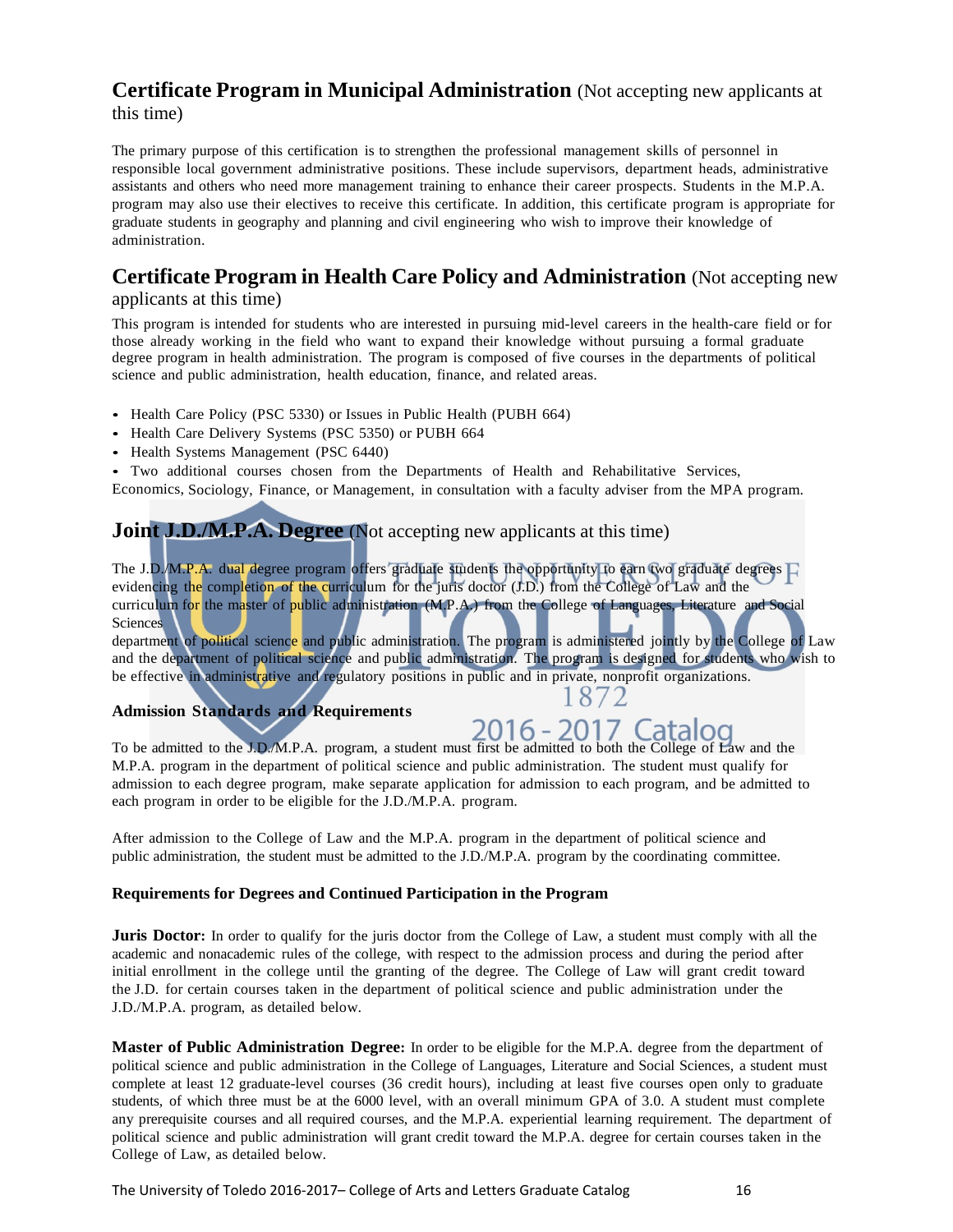#### **Course Requirements**

**College of Law Credit for Certain Political Science Courses in the J.D./M.P.A. Program:** Under the

J.D./M.P.A. program, up to 12 semester credit hours of approved graduate M.P.A. courses may be applied toward the completion of the total credit hours required for the J.D. The student must earn a grade of B (3.0) or better in an M.P.A. course for the course to be credited toward the J.D.

The 12 hours of approved M.P.A. courses are as follows:

| <b>PSC 5430</b> |  |
|-----------------|--|
|                 |  |
|                 |  |
|                 |  |

On written application by the student, and for good cause shown, the associate dean of the College of Law may substitute another graduate PSC course for one on the approved list.

**Political Science Credit for Certain College of Law Courses in the J.D./M.P.A. Program:** Under the J.D./M.P.A. program, up to 12 semester credit hours of approved upper-level courses in the College of Law may be applied toward the completion of the 36 credit hours required for the M.P.A. degree. In College of Law graded courses, the student must earn a grade of C (2.0) or better; and in College of Law ungraded courses, the student must earn a Pass or better for the course to be granted credit toward the M.P.A. degree.

**Scheduling:** A full-time student entering the College of Law must enroll full time exclusively in the College of Law beginning in the fall, for the first academic year. A part-time student entering the College of Law must enroll exclusively in the College of Law beginning in the fall of the first year, for two academic years.

After the initial first year or two years (as the case may be) in the College of Law, a student in the J.D./M.P.A. program is required to maintain his or her status as a student in the College of Law by taking at least one course for credit in the college during each academic year until the course requirements for the J.D. are completed.

# **Department of Psychology**

1872 *John McSweeny, Interim Chair and Director of Clinical Planning*<br> *Kamala London Newton, Associate Chair*<br>
Starker Christman, Emperated Program Coordinator **2016** - 2017 Catalog *Kamala London Newton, Associate Chair Stephen Christman, Experimental Program Coordinator*

## **Requirementsfor the Master's Program**

Students enrolled in the doctoral program earn the M.A. degree in partial fulfillment of requirements for the Ph.D. degree.

A minimum of 38 semester hours beyond the bachelor's degree is required. Each student must complete specific course requirements and must complete a master's thesis. Although the program is designed to provide broad training in general psychology, it is expected that the thesis will be conducted within one of the following domains: clinical psychology, cognitive psychology, developmental psychology, psychobiology and learning, or social psychology.

- A. Core Requirements (21 hours)
	- 1. Statistics & Research Design (9 hours) PSY 6100 Quantitative Methods in Psychology I (3 hrs) PSY 6110 Quantitative Methods in Psychology II (3 hrs) PSY 6130 Design & Evaluation of Psychological Research (3 hrs)
	- 2. Core Content Courses: *Any two* of the following courses (6 hrs) PSY 6200 Systems of Psychology (3hrs) PSY 6400 Cognitive Psychology (3 hrs) PSY 6500 Developmental Psychology (3 hrs) PSY 6600 Behavioral Neuroscience (3 hrs) PSY 6700 Social Psychology (3 hrs)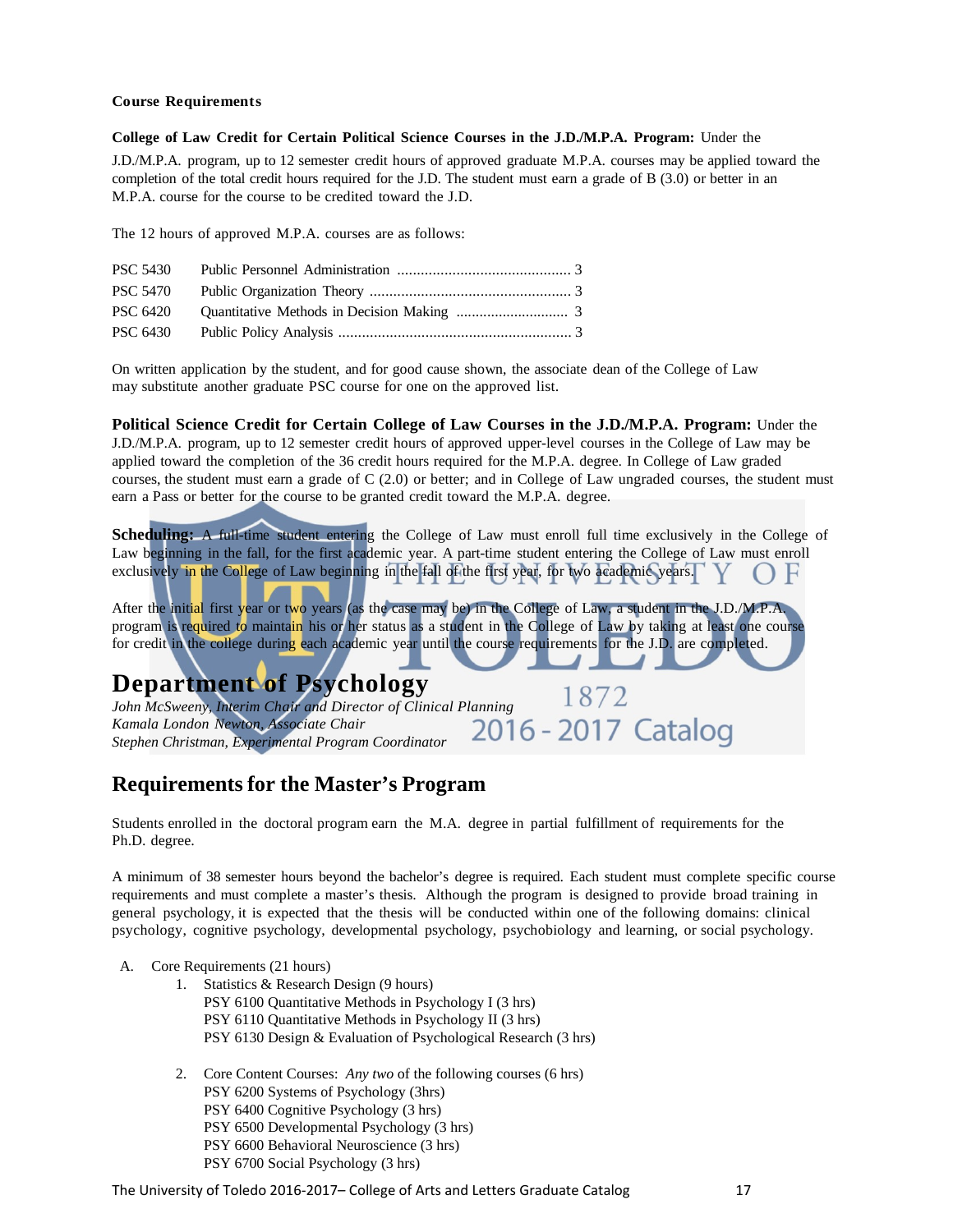- 3. Research Requirements (6 hrs) PSY 6960 M.A. Thesis (6 hrs)
- 4. Other

Master's thesis passed by thesis committee If a student earns a grade of C+ or below in a course, that course will not be allowed to fill a requirement. If a student earns a second grade of C+ or below, that student will be dismissed from the doctoral program.

- B. Concentration Requirements (17 hours)
	- Clinical Psychology Concentration (17 hours)
		- 1. Clinical Core (14 hours) PSY 6210 Psychopathology (3 hrs) PSY 6220 Cognitive Assessment (4 hrs) PSY 6230 Personality Assessment (4 hrs) One psychotherapy didactic course (PSY 6310-6350) (3hrs)
		- 2. Practicum (3 hrs) PSY 6390 Clinical Laboratory (3 hrs)

Experimental Psychology Concentration (17 hours)

1. Seminars: *Two of the following*, in area of specialization (i.e., social, cognitive, developmental, psychobiology), courses chosen outside of specialization must be approved by advisor and experimental coordinator (6 hours) PSY 6410 Seminar in Cognitive Psychology (3 hrs) PSY 6510 Seminar in Developmental Psychology (3 hrs) PSY 6610 Seminar in Psychobiology and Learning (3 hrs) PSY 6710 Seminar in Social Psychology (3 hrs)

ERSITY

Research Practicum (11 hours)

# **Requirementsfor the Doctoral Program**

A minimum of 92 semester hours of course work is required in the Ph.D. program in psychology, 44 hours of core requirements, and a minimum of 48 hours in one of two areas of concentration – experimental or clinical psychology. Training in clinical psychology, which is fully accredited by the American Psychological Association, provides students with a broad educational foundation in the science and the practice of clinical psychology. Training in experimental psychology allows students to focus on various aspects of cognitive psychology and language, developmental psychology, psychobiology and learning, and social psychology.

Applicants must satisfy admission requirements of the College of Graduate Studies, the College of Languages, Literature, and Social Sciences, and the department. Each applicant must submit an application, transcripts of previous academic work, three letters of recommendation, and GRE scores. A statement of purpose, which describes the student's research interests and career goals, is also required from each applicant.

The purpose of the doctoral program is to prepare students for careers in academia (teaching, research, clinical work), in mental health programs, in clinical intervention settings, as well as in other settings. Doctoral training emphasizes the inculcation of scientific attitudes with regard to the gathering and evaluation of information; the solving of basic and applied research problems; and clinical assessment and psychotherapy. Each student must complete specific course requirements, a master's thesis, doctoral examinations, and a doctoral dissertation. An individual plan of study is developed by the student in consultation with the academic adviser and advisory committee.

- A. Core Courses taken by all students (44 credits)
	- 1. Core Methods Courses (12 credits) PSY 6100 Quantitative Methods in Psychology I (3) PSY 6110 Quantitative Methods in Psychology II (3) PSY 6130 Design & Evaluation of Psychological Research (3) Advanced Statistics Elective, approved by advisor (3)
	- 2. Core Content Courses (12 credits) 4 courses from the following list: PSY6200/7200 Systems of Personality (3)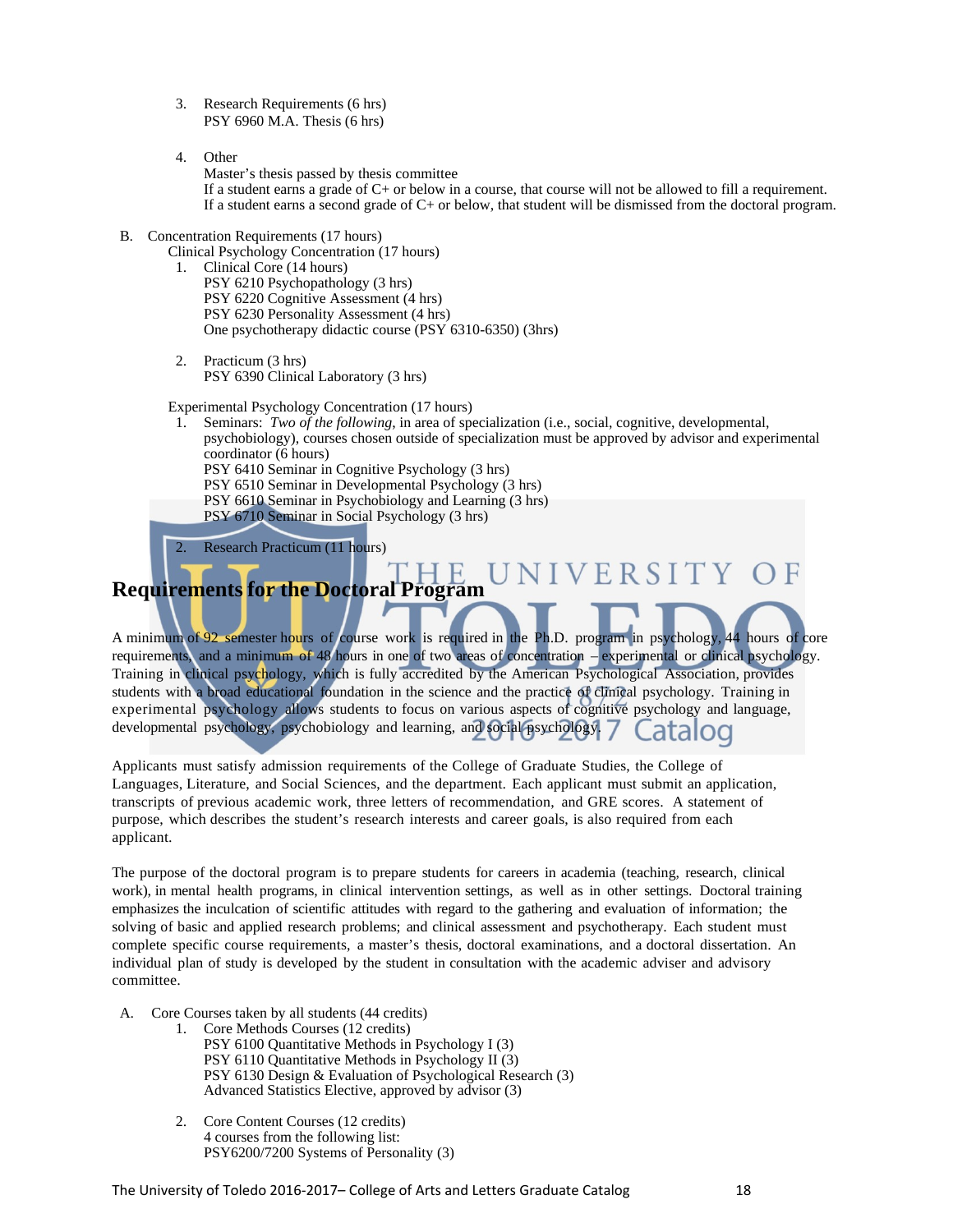PSY 6400/7400 Cognitive Psychology (3) PSY 6500/7500 Developmental Psychology (3) PSY 6600/7600 Behavioral Neuroscience (3) PSY 6700/7700 Social Psychology (3) \*Students specializing in the clinical area must demonstrate broad exposure to the current body of

knowledge and methods in each of these areas. If this is not done through these courses, it must be done (with approval by the advisor and Director of Clinical Training) through a seminar course or other activity at the graduate level with sufficient breadth (e.g., a workshop at a professional conference, online course). This exposure must be documented as directed in the handbook provided to clinical students.

- 3. Research Requirements (20 credits) PSY 6960 M.A. Thesis (6) PSY 8960 Ph.D. Dissertation (14)
- 4. Other
	- Qualifying Exam passed by committee. Doctoral dissertation passed by dissertation committee. Minimum GPA 3.0 If a student earns a grade of C+ or below in a course, that course will not be allowed to fill a requirement. If a student earns a second grade of C+ or below, that student will be dismissed from the doctoral program.
- B. Concentration Requirements (48 credits)
	- **Clinical Area**
		- 1. Systems of Psychology (6 credits) PSY 6260/7260 Professional and Ethical Issues (3) One of the following multicultural courses (3): PSY 6050/7050 or EDP/TSOC 8150
		- 2. Clinical Core (14 credits)
			- PSY 6210/7210 Psychopathology (3)
			- PSY 6220/7220 Cognitive Assessment (4)

PSY 6230/7230 Personality Assessment (4)

*And at least one* of the following (3): PSY 6310/7310 Psychotherapy with Children and Adolescents

- PSY 6330/7330 Psychodynamic Therapy
- PSY 6340/7340 Cognitive-Behavioral Psychotherapy PSY 6350/7350 Family and Couple Therapy

Clinical Practica (21 credits)

PSY 6390/7390 Clinical laboratory (3)

*At least 18 hours* from the following courses that can be repeated for credit:

PSY 6810/7810 Child and Adolescent Therapy Practicum (3)

- PSY 6830/7830 Psychodynamic Psychotherapy Practicum (3) Catalog PSY 6840/7840 Cognitive-Behavior Therapy Practicum (3)
- PSY 6850/7850 Family & Couple Practicum (3)

\*With advisor approval, students may substitute one year of clinical practica (6 credits) with research practica in the  $3<sup>rd</sup>$  or 4<sup>th</sup> year only.

4. Electives (4 credits)

To be chosen in consultation with and approved by the advisor

5. Other (3 credits) PSY 8940 APA Accredited Clinical Internship

## **Experimental Area**

1. Specialty Seminars (9 credits)

Seminars should be in area of specialization and approved by the advisor; seminar courses outside of specialization must be approved by advisor and experimental coordinator.

- PSY 6410/7410 Seminar in Cognitive Psychology (3) PSY 6510/7510 Seminar in Developmental Psychology (3) PSY 6610/7610 Seminar in Psychobiology and Learning (3) PSY 6710/7710 Seminar in Social Psychology (3)
- 2. Teaching (3 credits) PSY 7040 Teaching Practicum
- 3. Research Practica (30 credits) PSY 6030/7030 Research Practicum
- 4. Electives (6 credits) To be chosen in consultation with and with approval of the advisor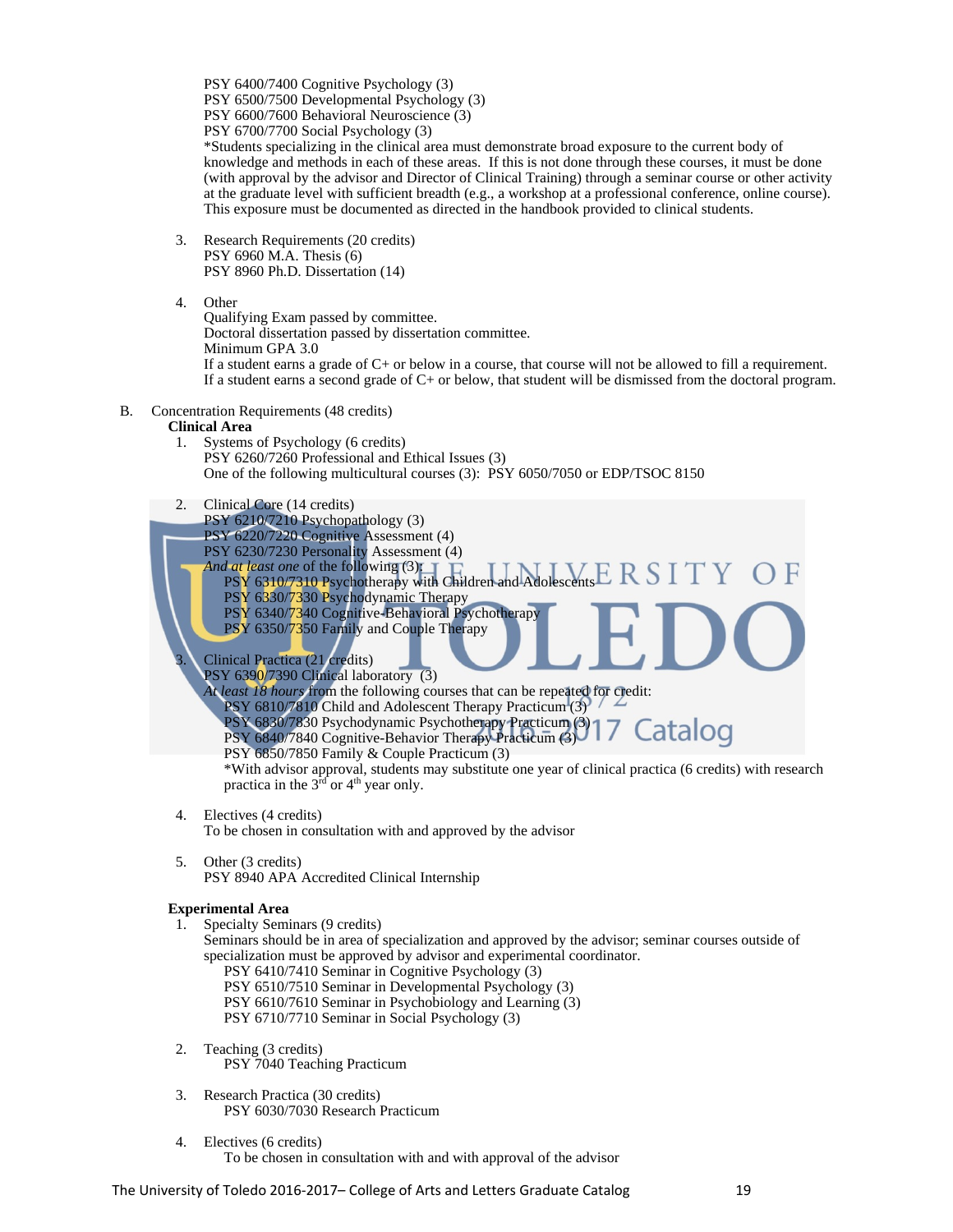# **Spatially Integrated Social Science (SISS)**

*Kevin Czajkowski, Director*

The Spatially Integrated Social Science (SISS) Ph.D. Program is a multidisciplinary degree program offered jointly by a consortium of academic departments in the College of Languages, Literature and Social Sciences that include Geography and Planning, Economics, Political Science and Public Administration, and Sociology and Anthropology. This program is designed around the application of geographic information science, spatial statistics, spatial econometrics and spatial analysis to study the spatial dimension of human and social dynamics, including interaction of individuals and society, government, and market participants.

Students entering this program must have completed a master's degree, preferably in a Social Science discipline. In addition, all students admitted into the program must have completed two courses covering geographic information systems and one course in multivariate statistics. New graduate students who are deficient in these requirements must complete prerequisites prior to entering the program. All students seeking admission are required to provide transcripts, GRE scores, three academic letters of recommendation, and a statement of purpose. All students applying from universities outside of the U.S. are also required to submit TOEFL scores. Completion of the Ph.D. takes up to four years of study beyond the master's degree. The doctoral degree requires 60 semester hours beyond the Master's Degree with 36 course credits and 24 dissertation credits.

## **Requirementsfor the Ph.D.**

**Course Work**. The doctoral degree requires 60 semester hours beyond the Master's Degree with 36 course credits and 24 dissertation credits. 18 credits (six courses) are mandatory core courses (SISS 7010, 7020, 8010, 8020, 8030,8040). Two advanced seminar courses (6 credits) selected from SISS 7030, 8150, 8160, 8170, 8180, 8190, 8200,8210). Two elective courses (6 credits) selected within one of the allied social science departments participating in the program: Geography and Planning, Economics, Political Science and Public Administration, or Sociology and Anthropology. Two additional courses (6 credits) from advanced seminar courses or electives. All courses must be approved by the program director or dissertation advisor. Enrollment for dissertation credit is reserved for the third and fourth years of the program after course work has been completed and the qualifying exam has been passed. Students are eligible to take a minimum of six credits of dissertation in a semester. 1872

**Comprehensive Examination**. A comprehensive examination will be scheduled for the summer following the end of the first year of the graduate program and will cover material presented in the first five core courses of the program. To qualify, a student must have a "B" or better in all five core courses. Upon successful completion of the examination, the student can begin taking the advanced seminars and electives in the second year of residence.

**Dissertation**. Each student must complete 24 credit hours of dissertation (SISS 8960). In the Spring Semester of the second year of residence, students can begin to establish a Dissertation Advisory Committee. Students will also enroll in the final core course (SISS 8040: Research Design). It is during this time that the student should begin to focus on establishing a dissertation topic. A Qualifying Exam will be administered at the beginning of the Fall Semester of the student's third year. The Qualifying Exam will test each student on the basis of their knowledge and skills in the area(s) of their dissertation topic. Upon completion of the qualifying exam, students will prepare a dissertation proposal and defend it by end of semester. Upon successful completion of the defense, each student will work on their dissertation for the remainder of Year 3 and up to Year 4.

# **Department of Sociology and Anthropology**

*Patricia Case, Chair Dwight Haase, Graduate Director*

## **Requirementsfor the Master's Program**

Regular admission to the Master of Arts and Master of Arts and Education degree programs in Sociology requires meeting the admission requirements of the College of Graduate Studies, including presentation of scores on the aptitude sections of the GRE for any applicant with an undergraduate GPA below 2.7.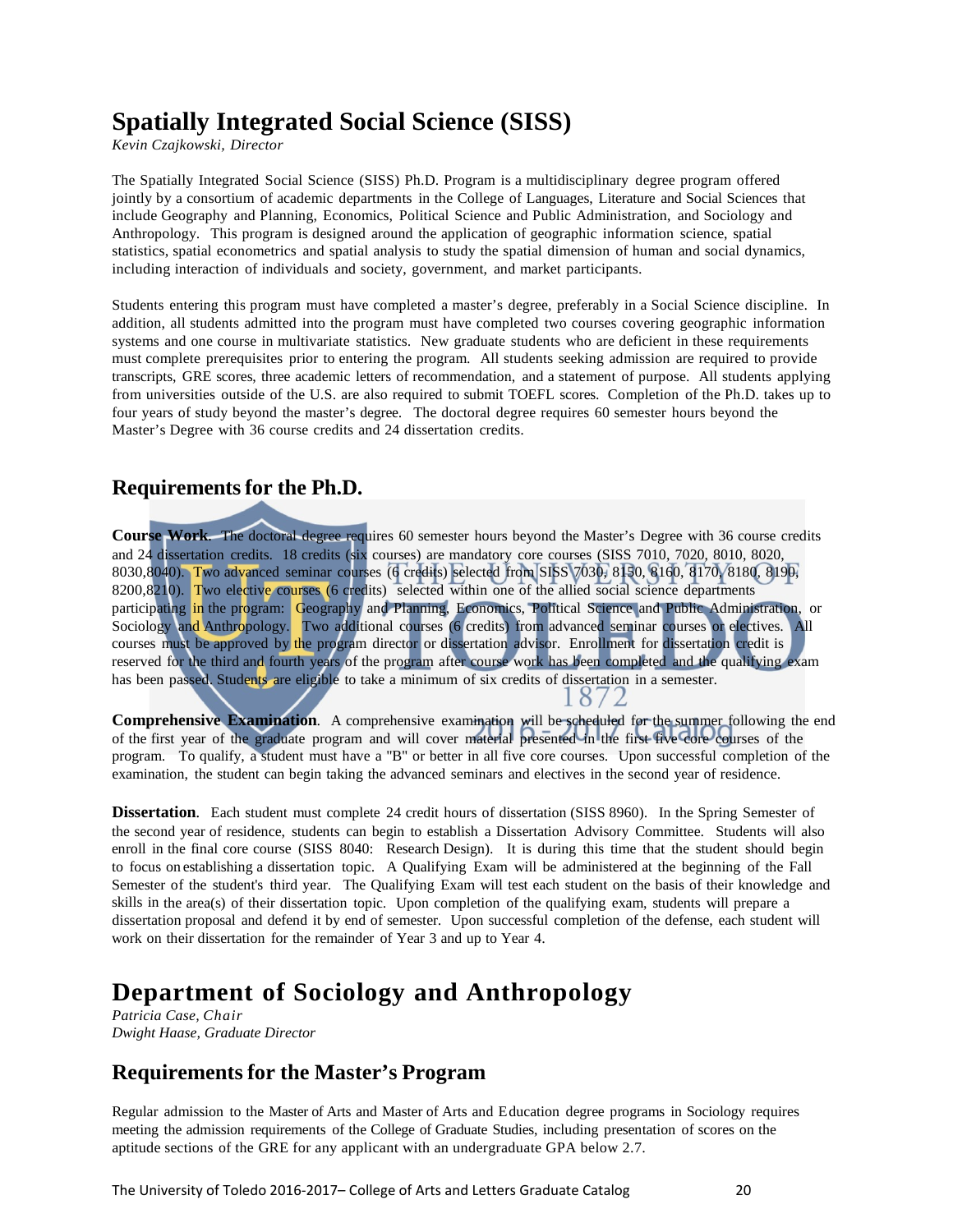The Master of Arts in Sociology requires a minimum of 37 credit hours of study. These hours are made up of required courses in theory, methods, and statistics (see B below); elective course work (see C below); and completion of a thesis, an internship or additional course work (see D below).

The program requirements are:

#### A. **Required background courses (0-9 hours)**

(For students who have not completed these or equivalent undergraduate courses):

## B. **Core courses required of all students (10 hours)**

|  | SOC 6040 Advanced Sociological Theory or |  |  |  |
|--|------------------------------------------|--|--|--|
|  |                                          |  |  |  |
|  |                                          |  |  |  |
|  |                                          |  |  |  |

C. **Program electives (12-21 hours):** These may be completed by choosing from 5000- and 6000-level courses offered in sociology. Two courses must be Sociology seminar courses (SOC 6930)… No more than six hours taken outside of the Department of Sociology and Anthropology may be applied towards electives.

Generally, students may take no more than six hours of independent study or research (5990, 6900, 6990) to complete their degree requirements. Exceptions may be approved by the graduate adviser to a maximum of six hours.

VERSIT

Typically, students may apply no more than six hours taken outside the department toward completion of the degree requirements. Exceptions may be approved by the graduate committee.

1 F.

Students in the M.A. degree program may choose to use their elective hours to focus on a substantive area of the discipline. The faculty areas of concentration include social inequality, sustainability, urbanization, globalization, and labor studies. 1872

D. **Thesis/Internship/Course Work (6 hours):** Students may choose to complete a thesis, an internship or two additional courses with adviser approval, organized and presented in a fashion consistent with College of Graduate Studies guidelines, the master's thesis is an original piece of research developed in collaboration with a full-time member of the departmental faculty who serves as thesis committee chair. Two additional full- time faculty members (at least one of whom is a member of the departmental faculty) must also serve as advisers to the student and are members of the thesis committee. Students should enroll in SOC 6960 for thesis credit; these hours will be graded on a S/U basis.

Students selecting the internship must develop this option in concert with two members of the full-time faculty, one of whom will serve as chair. A third member of the committee will come from the field in which the internship is located. Examples of internship settings include community organizations, health facilities, criminal justice facilities, and government offices. Internships must place students in a position to make sociological observations about the setting. These observations will be the basis for an internship report to be filed with the graduate adviser, after approval by the internship committee. Students should enroll in SOC 6940 to receive credit for the internship; these hours will be graded on a S/U basis.

Students should consult with the graduate director for additional information about program requirements and options.